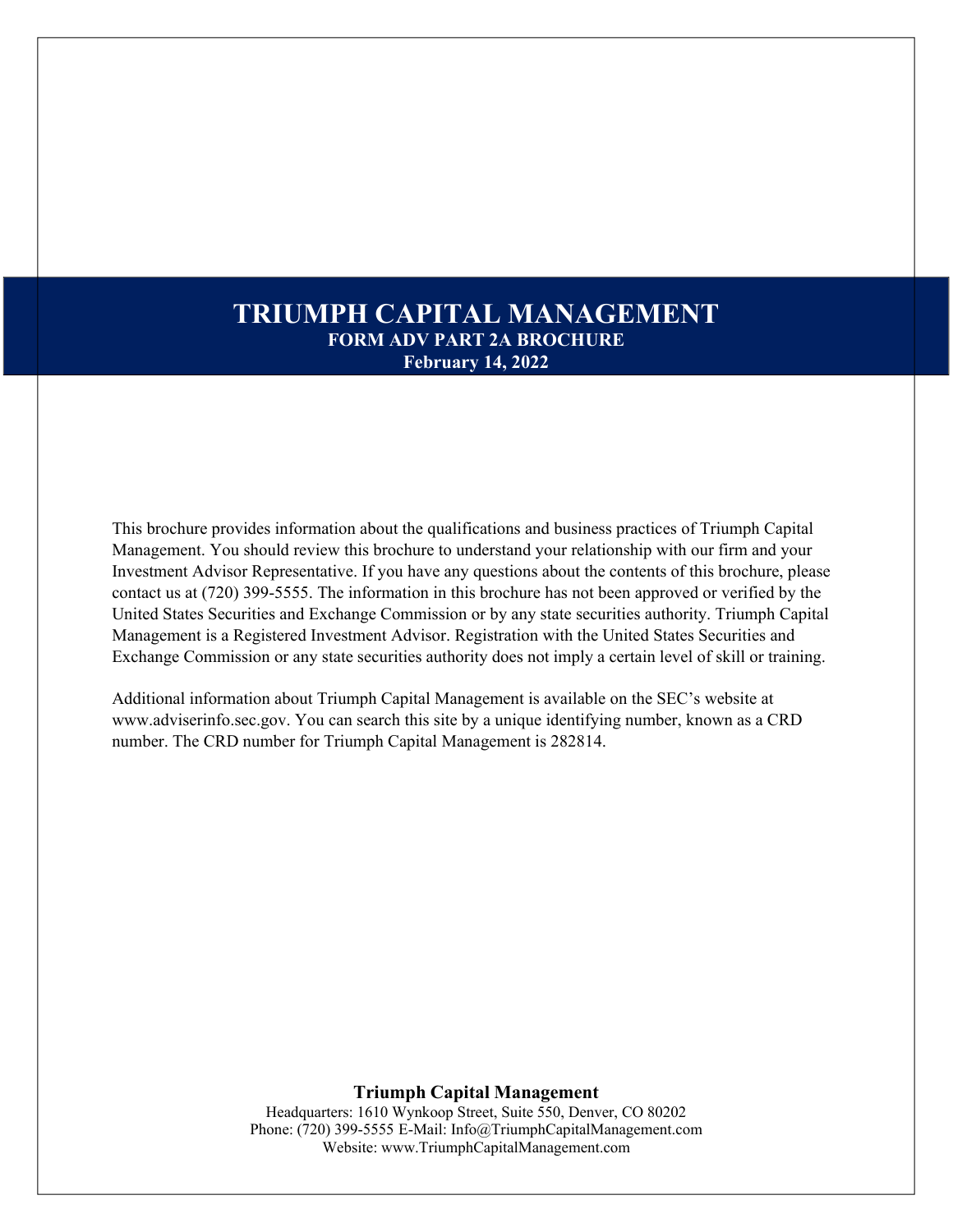## <span id="page-1-0"></span>**ITEM 2: MATERIAL CHANGES**

Below are material changes that have been made to this brochure since the date of our last annual update.

Item 4: Several changes were made to the Managed by Triumph Capital at Security Benefit Program. Additional disclosures were included to better define our services to clients.

Item 5: Several changes were made to better define our services to clients and the fees associated with those services. Additional disclosures were included to further describe TCM's investment management fees.

Item 5: Several changes were made to better define our services to clients and the fees associated with those services. Additional disclosures were included to further describe the Triumph Turnkey Asset Management Program fees.

Item 8: Several changes were made to our investment strategies and the risk of loss.

Item 11: Implemented a list of prohibited activities in client accounts, such as cross trades and the use of leveraged and inverse ETFs and ETNs.

If you would like another copy of this Brochure, please download it from the SEC website as indicated on the cover page, or you may contact our Chief Compliance Officer, Brandon Drespling, at (720) 399-5555 or at [BrandonD@TriumphCapitalManagement.com.](mailto:BrandonD@TriumphCapitalManagement.com)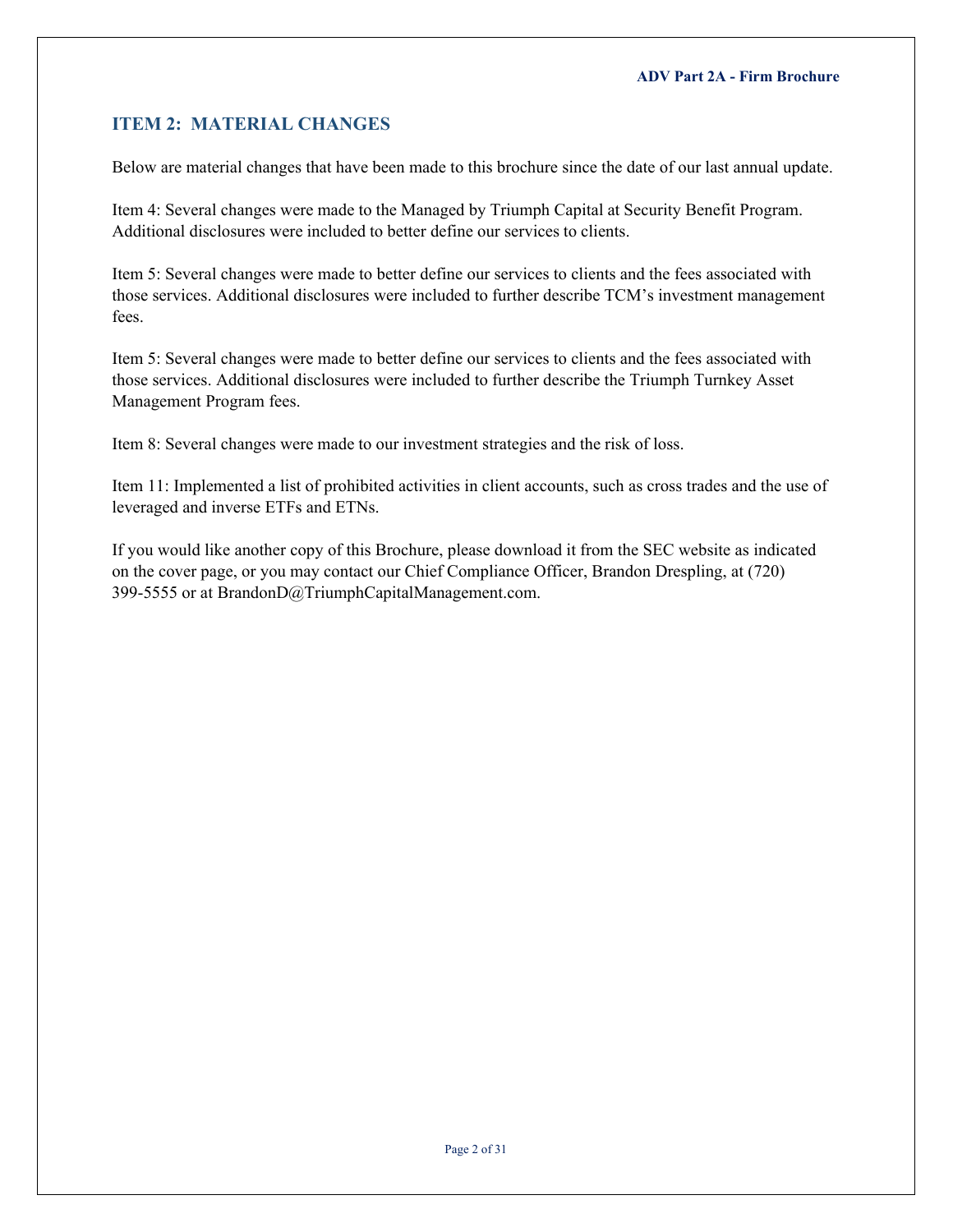# <span id="page-2-0"></span>**ITEM 3: TABLE OF CONTENTS**

| ITEM 8: METHODS OF ANALYSIS, INVESTMENT STRATEGIES, AND RISK OFLOSS 17        |
|-------------------------------------------------------------------------------|
|                                                                               |
|                                                                               |
| ITEM 11: CODE OF ETHICS, PARTICIPATION OR INTEREST IN CLIENTTRANSACTIONS, AND |
|                                                                               |
|                                                                               |
|                                                                               |
|                                                                               |
|                                                                               |
|                                                                               |
|                                                                               |
|                                                                               |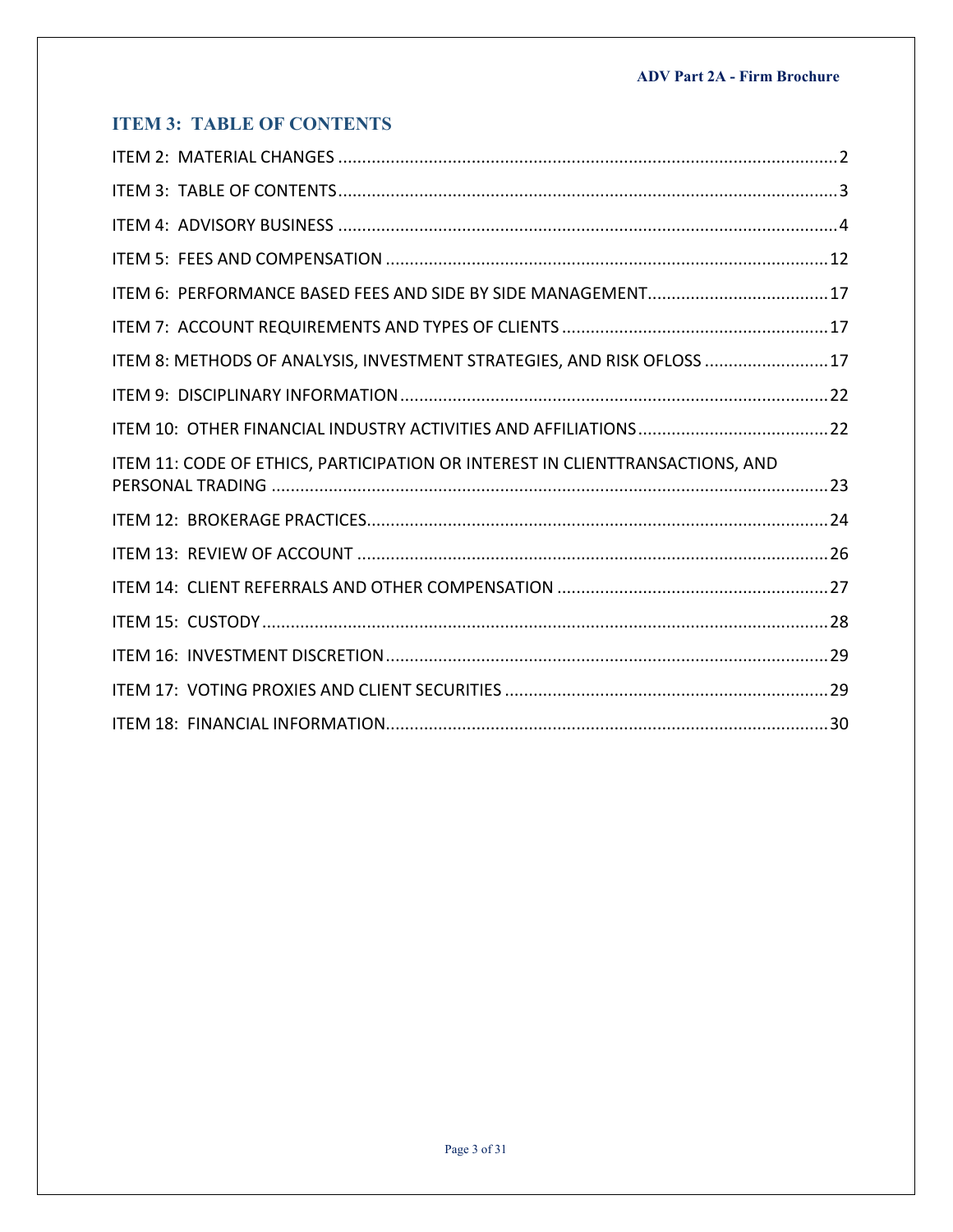## <span id="page-3-0"></span>**ITEM 4: ADVISORY BUSINESS**

This Disclosure document is being offered to you by Triumph Capital Management ("TCM") in connection with the investment advisory services TCM provides. This ADV Part 2A discloses information about the services that are provided by TCM, its Investment Advisor Representatives ("IARs"), and the way those services are made available to you, the client.

TCM is an investment management firm with office sites located in Denver, CO; Fort Collins, CO; Louisville, CO; and Malibu, CA. TCM's headquarters is located at 1610 Wynkoop Street, Suite 550, Denver, CO 80202. TCM specializes in investment advisory services for high-net-worth individuals, families, trusts, estates, retirement accounts, pension plans, and profit-sharing plans. The firm was established by Mr. Derek Eichenwald, the firm's principal owner, in 2016.

We are committed to helping clients build, manage, and preserve their wealth by providing strategic assistance to help clients achieve their stated financial goals. TCM may offer an initial complimentary meeting upon our discretion; however, investment advisory services are initiated only after you and TCM execute an engagement letter or one of TCM's client agreement forms.

- Website: [www.TriumphCapitalManagement.com](http://www.triumphcapitalmanagement.com/)
- Facebook: [www.facebook.com/triumphcapitalmanagement](http://www.facebook.com/triumphcapitalmanagement)
- Twitter: [www.twitter.com/triumph\\_info](http://www.twitter.com/triumph_info)
- LinkedIn: [www.linkedin.com/company/3268630/](https://www.linkedin.com/company/3268630/)
- YouTube: [www.youtube.com/channel/UCKC2QdvgprAFAVASQM40INw](https://www.youtube.com/channel/UCKC2QdvgprAFAVASQM40INw)
- GoToStage: [www.gotostage.com/channel/bcff543de66d4168a9b1a0e29c79e752](http://www.gotostage.com/channel/bcff543de66d4168a9b1a0e29c79e752)

## **Investment Management and Supervision Services**

TCM offers discretionary investment management and investment supervisory services for a fee based on a percentage of your assets under management. These services include investment analysis, allocation of investments, quarterly and monthly portfolio statements, financial commentaries, and ongoing monitoring of client portfolios.

TCM will help in determining your portfolio composition based on your needs, portfolio restrictions, if any, financial goals, and risk tolerances. TCM will work with you to obtain necessary information regarding your financial condition, investment objectives, liquidity requirements, risk tolerance, time horizons, and any restrictions on investing. This information enables TCM to determine the portfolio best suited for your investment objectives and needs.

In performing our services, TCM shall not be required to verify any information received from you or from other professionals about you. If you request, TCM may recommend and engage the services of other professionals for implementation purposes. You have the right to decide whether to engage the services of any such recommended professional.

Once TCM has determined the types of investments to be included in your portfolio and allocated them, TCM will then provide ongoing portfolio reviews and management services to you. This approach requires us to periodically review your portfolio.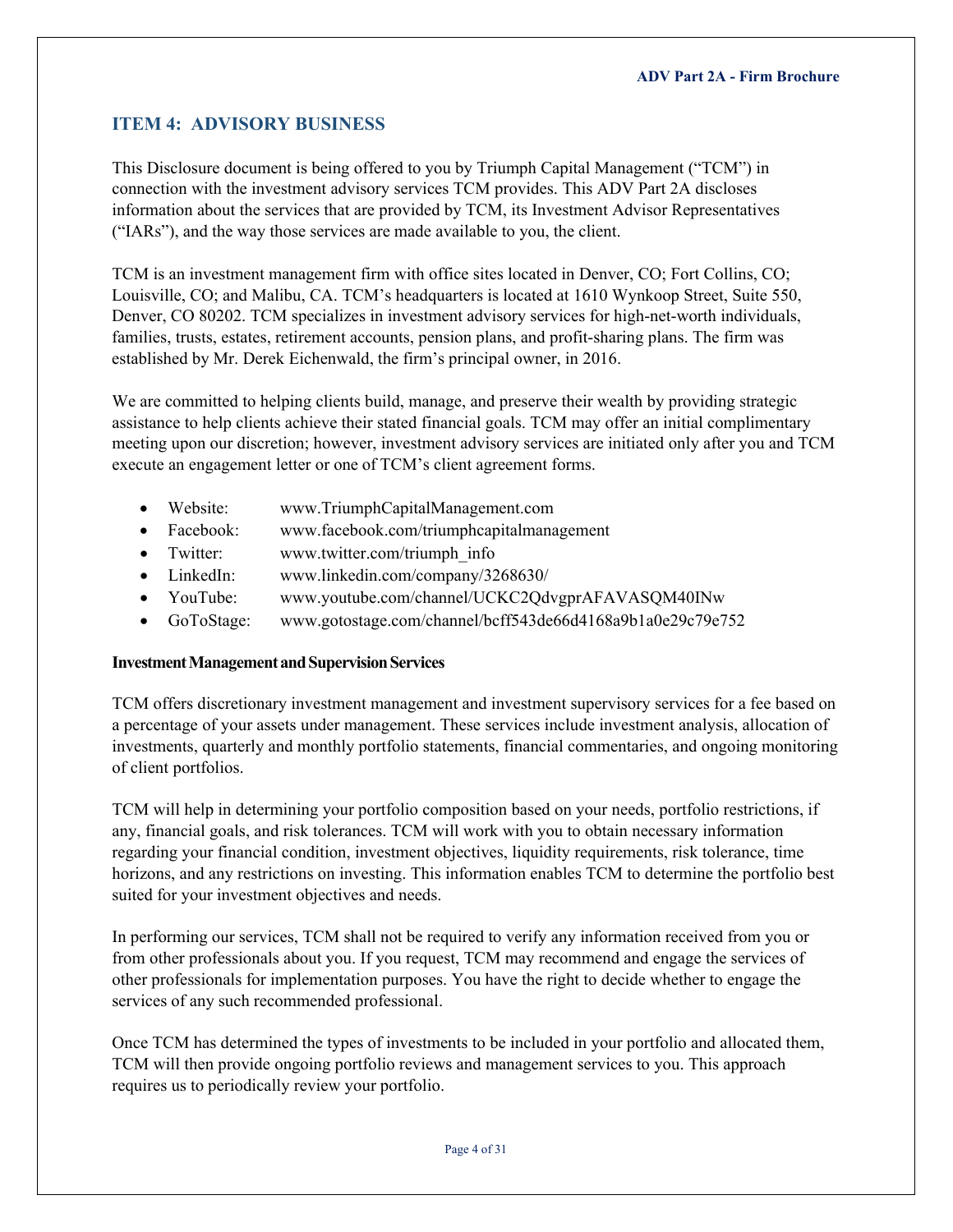Our advisory services are tailored to meet the needs of our clients and seek to ensure that client portfolios are managed in a manner consistent with those needs and objectives. You will have the ability to leave standing instructions with us to refrain from investing in industries or invest in limited amounts of securities in the investment management agreement.

In all cases, you have a direct and beneficial interest in your securities, rather than an undivided interest in a pool of securities. TCM has limited authority to direct the custodian to deduct our investment advisory fees from your account(s). Only with the appropriate authorization as indicated on your client agreement with TCM, can such fees be deducted.

You are advised and are expected to understand our past performance is not a guarantee of future results. Certain market and economic risks exist that may adversely affect an account's performance. This could result in capital losses in your account. Risks are further described in Item 8 of this Brochure.

For assets held in a multi-participant 401(k) account, TCM offers discretionary investment consulting. In these accounts, the client retains the right to act or not to act on the recommendations made by TCM. Our advisory services are limited to recommendations for the purchase of investments for your account or sale of investments in your account, which in each case TCM believes would be appropriate for your account considering the agreed-upon investment objectives, risk tolerance, and restrictions if applicable. Our client acknowledges that they are responsible for all purchases and sales made in their account(s).

You should be aware the compensation to TCM and your IAR will diverge per the advisory program chosen. This compensation to TCM and your IAR may be more than the amounts TCM would otherwise receive if you participated in another program. Because of the differences in fee schedules among the various advisory programs and services offered by TCM through your IAR, there is a financial incentive to recommend a program or service over another program or service offered. This presents a conflict of interest because there may be an incentive to make recommendations based on the amount of compensation that we will receive rather than based on your needs. Your IAR will explain the specific costs of all programs recommended to you and it will also be outlined in your agreement with TCM.

## **ManagedbyTriumphCapitalManagement atSecurityBenefit**

The Managed by TCM at Security Benefit Program utilizes six models to manage client accounts that are opened and held at Security Benefit. The mutual funds that are available on the Security Benefit platform will be theonly options available in the allocation mix of these models. On a monthly basis, the models are reviewed, and the investments inside of the model are reallocated. However, the models may remain thesame and may not be reallocated at the discretion of the manager and his/her team if they determine thatthe current allocation is appropriate.

Tactical Model at Security Benefit: The Tactical model at Security Benefit seeks to provide absolute returns during any market cycle or condition by employing a weighted strategic rotation model, between commodities, REITs, bonds and other fixed income investments, international equities, domestic equities, and cash. Utilizing the funds available on the Security Benefit platform, the Tactical model will select and weigh heavily into a selection of asset classes from the categories listed above that TCM believes is experiencing the most strength, while attempting to avoid those asset classes which the manager and his/her team believe are in a downward trend or do not show as much promise to the upside. The asset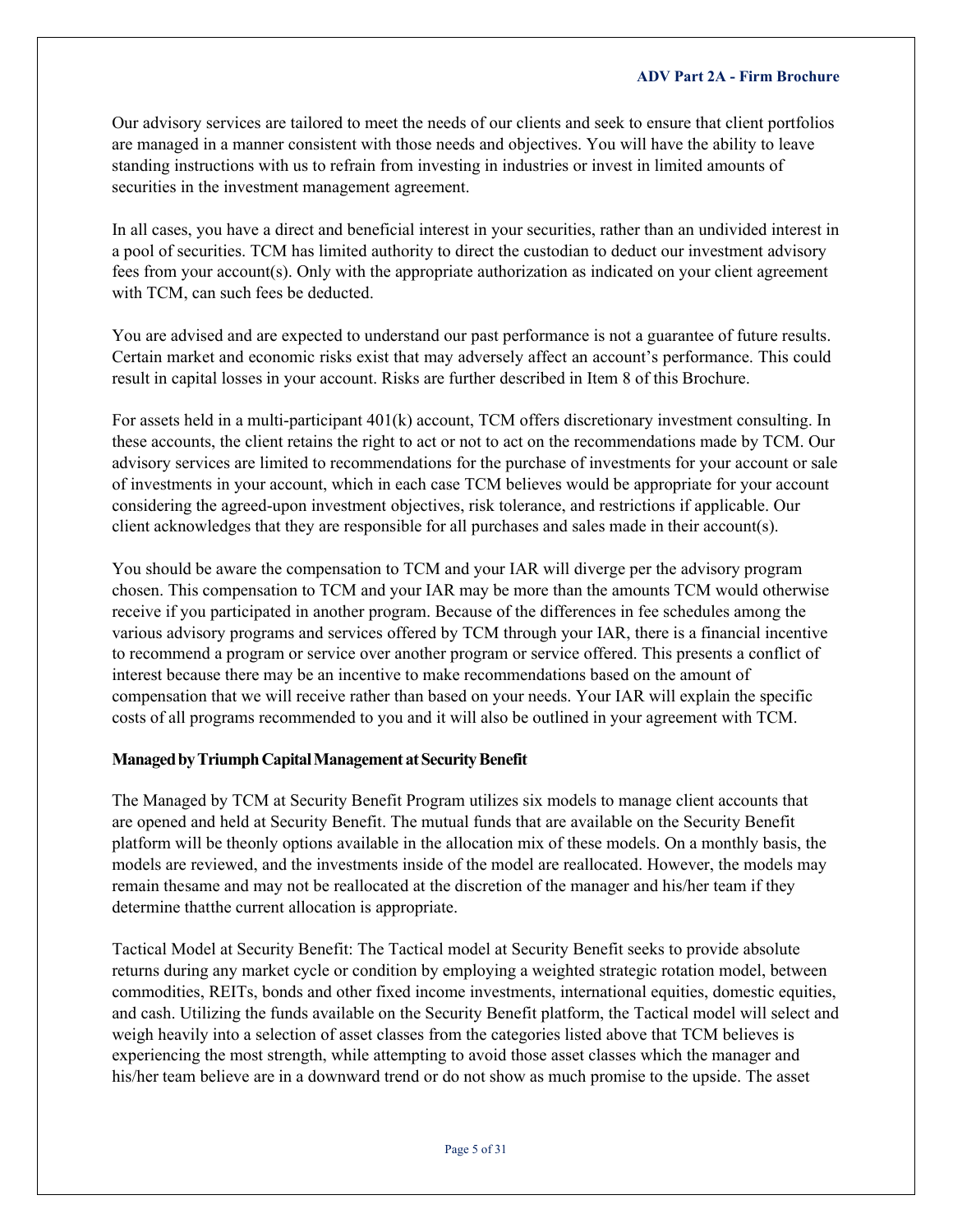classes are then weighted on or near the last trading day of each month.

Conservative Model at Security Benefit: The Conservative model at Security Benefit seeks to protect principal over seeking appreciation. Utilizing the funds available on the Security Benefit platform, the Conservative model focuses on an investment strategy that emphasizes capital preservation and risk minimization through a diversified and balanced portfolio of commodities, REITs, bonds and other fixed income investments, international equities, domestic equities, and cash.

Moderate-Conservative Model at Security Benefit: The Moderate-Conservative model at Security Benefit values principal preservation but will accept a small degree of risk and volatility to seek some degree of appreciation. The Moderate-Conservative model seeks to accept lower returns, while accepting minimal losses. Utilizing the funds available on the Security Benefit platform, the Moderate-Conservative model focuses on an investment strategy through a diversified and balanced portfolio of commodities, REITs, bonds and other fixed income investments, international equities, domestic equities, and cash.

Moderate Model at Security Benefit: The Moderate model at Security Benefit seeks to reduce risks and enhance returns equally. The Moderate model accepts modest risks to pursue higher long-term returns and may endure a short-term loss of principal in exchange for long-term appreciation. Utilizing the funds available on the Security Benefit platform, the Moderate model focuses on an investment strategy through a diversified and balanced portfolio of commodities, REITs, bonds and other fixed income investments, international equities, domestic equities, and cash.

Aggressive-Moderate Model at Security Benefit: The Aggressive-Moderate model at Security Benefit values higher long-term returns and is willing to accept significant risk. The Aggressive-Moderate model is willing to endure large losses in favor of potentially higher long-term returns. Utilizing the funds available on the Security Benefit platform, the Aggressive-Moderate model focuses on an investment strategy through a diversified and balanced portfolio of commodities, REITs, bonds and other fixed income investments, international equities, domestic equities, and cash.

Aggressive Model at Security Benefit: The Aggressive model at Security Benefit seeks to maximize returns and is willing to accept substantial risk. The Aggressive model is willing to risk losing money to achieve potentially better results. Utilizing the funds available on the Security Benefit platform, the Aggressive model focuses on an investment strategy through a diversified and balanced portfolio of commodities, REITs, bonds and other fixed income investments, international equities, domestic equities, and cash.

All six models involve risk including the loss of principal. Past performance is not a guarantee of future results. The Managed by TCM at Security Benefit models may not achieve their goals. Market and economic risk may adversely affect the Managed by TCM at Security Benefit models that could result in capital losses in your account. Investing involves risk of loss which you should be prepared to bear. Please consider the charges, risks, expenses, limited investment options, and your overall objectives carefully before investing in any of the Managed by TCM at Security Benefit models. The mutual funds, ETFs, and/or sub-accounts that are available on the Security Benefit platform will be the only options available in the allocation mix in these models. The Managed by TCM at Security Benefit models are not intended to manage all client assets or to address all of their needs. The models intend to provide clients, who are suitable and have a covered account with Security Benefit, options for managing those assets.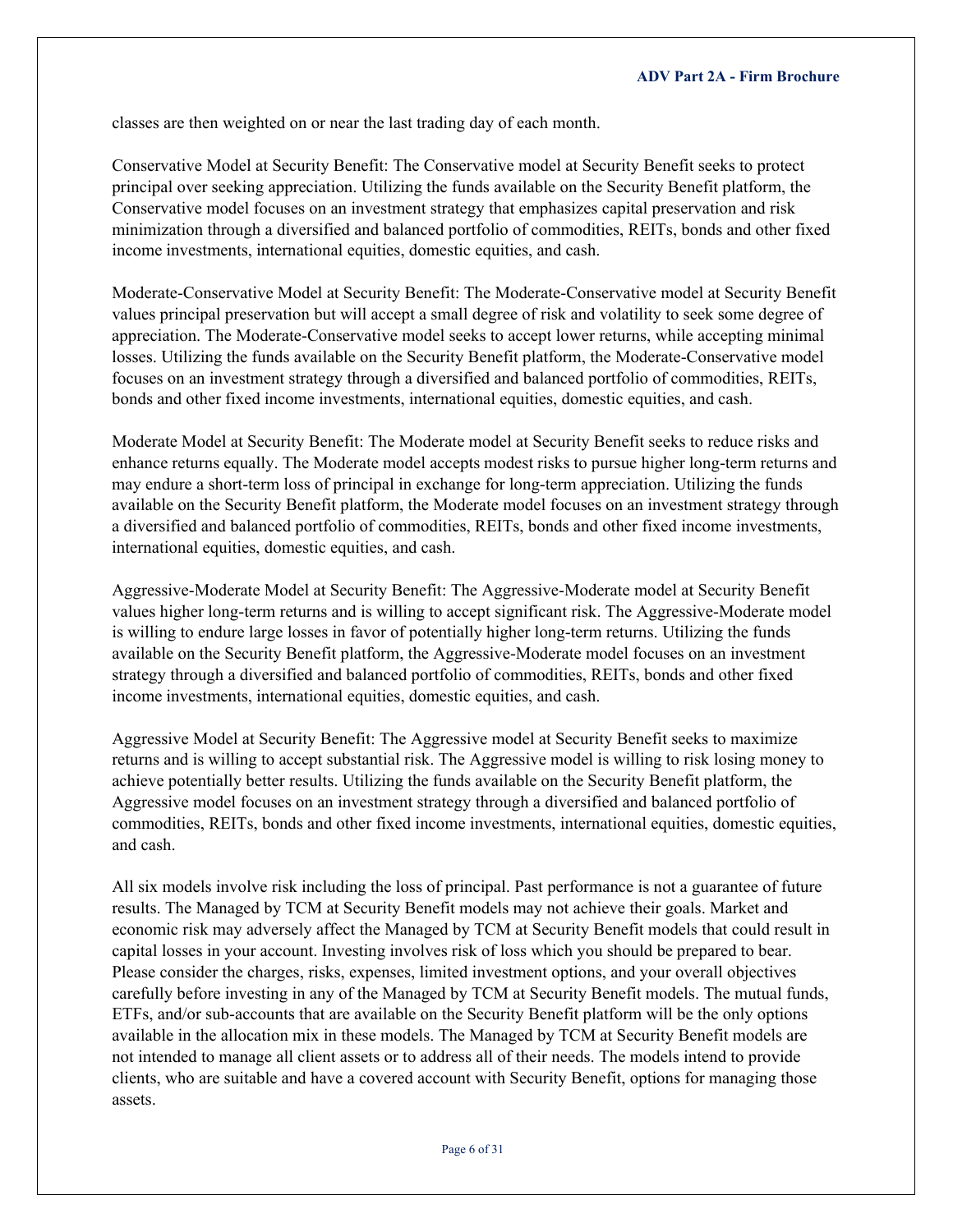Accounts enrolled in the Managed by TCM at Security Benefit program will be managed inside of the model selected on the client agreement. Model allocations are not personalized to individual investors. Accounts in the Managed by TCM at Security Benefit models are custodian with Security Benefit. Clients should receive at least quarterly statements from Security Benefit. We urge you to carefully review these statements and compare them to the account statements that we may provide you, if applicable. You should verify that the transactions in your account are consistent with your investment goals and the objectives for your account. We also encourage you to contact your IAR or our Chief Compliance Officer should you have any questions or concerns regarding your account.

The Managed by TCM at Security Benefit Program is limited in nature and is not intended to address all your advisory needs. Additional services are available by separate agreement. Please review this brochure thoroughly and consult with your IAR about the additional services that are available to you. Inclusion in this program is limited and subject to TCM's discretion. TCM may prohibit any personfrom participating for any reason or no reason at all.

## **Third Party Asset Managers**

TCM provides investment advice and recommendations on the investment strategies of Third-Party Asset Managers ("TPAM" or "Managers"). Selected Managers are evaluated by TCM for client use. Our services include assisting you in identifying your investment objectives and matching personal and financial data with a select list of Managers. The intent of this service is to have a selected list of highquality third-party investment management firms from which TCM selects one or more Managers to handle the day-to-day management of your account(s).

TCM's IARs assist you with identifying your risk tolerance and investment objectives. IARs will recommend Managers in relation to your stated investment objectives and risk tolerance. You select a recommended Manager based upon your needs. TCM may act in either a "Manager of Managers" or "sub-adviser" capacity when it offers TPAM programs to you.

Managers selected for your investments need to meet several quantitative and qualitative criteria established by TCM. Among the criteria that may be considered are the Manager's experience, assets under management, performance record, client retention, the level of client services provided, investment style, buy and sell disciplines, capitalization level, and the general investment process.

You are advised and should understand that:

- A Manager's past performance is no guarantee of future results.
- There is a certain market and/or interest rate risk which may adversely affect any Manager's objectives and strategies, and could cause a loss in a client's account(s); and
- Client risk parameters or comparative index selections provided to TCM are guidelines only, and there is no guarantee that they will be met or not be exceeded.

TCM's IARs shall be available to answer questions you may have regarding your account and act as the communication conduit between you and the Manager. Managers may take discretionary authority to determine the securities to be purchased and sold for the client.

Information collected by our firm regarding Managers is believed to be reliable and accurate, but TCM does not necessarily independently review or verify it on all occasions. Performance reports may be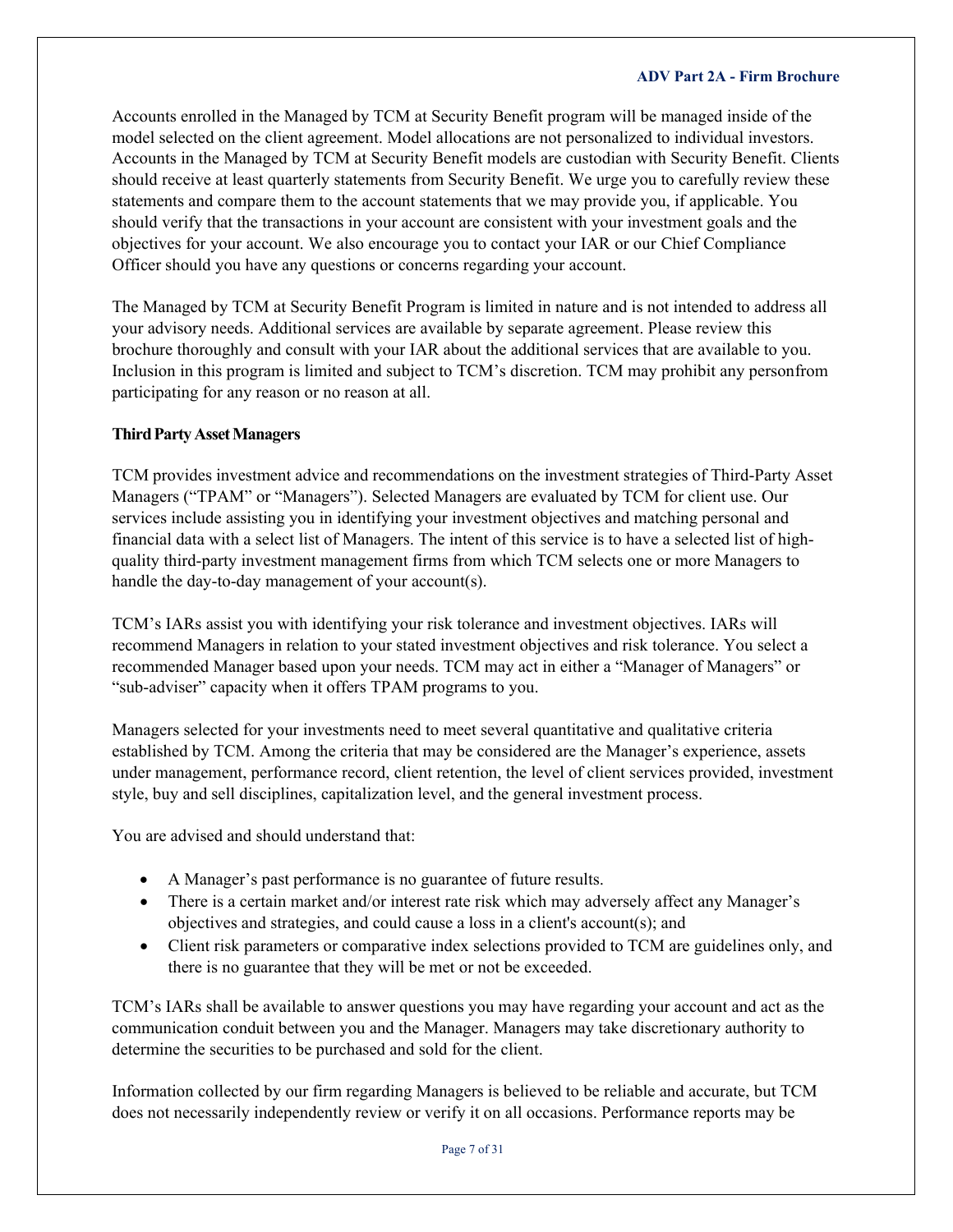produced by the respective Manager. Such performance reports will be provided directly to you and TCM. TCM does not audit or verify that these results are calculated on a uniform or consistent basis as furnished by a Manager directly to TCM or through the consulting service utilized by the Manager. However, TCM does monitor the results of the Manager.

TCM has entered into agreements with various independent program Managers. Under these agreements, TCM offers clients various types of programs sponsored by these Managers. All TPAMs to whom TCM will refer you will be licensed as investment advisors by your resident state and any applicable jurisdictions or registered investment advisors with the Securities and Exchange Commission.

TPAMs generally have account minimum requirements that will vary from investment advisor to investment advisor. Account minimums are generally higher on fixed income accounts than equity-based accounts. A complete description of the Manager's services, fee schedules, and account minimums will be disclosed in the Manager's Form ADV or similar Disclosure Brochure which will be provided to clients at the time an agreement for services is executed and the account is established.

Manager of Managers: When acting as a Manager of Managers for the TPAM program, your IAR assists you in selecting one or more TPAM programs believed to be suitable for you based on your stated financial situation, investment objectives, and financial goals. TCM and your IAR oversee your investment with the TPAM. TCM can track the performance of each Manager and has the authority to fire ineffective Managers and hire replacements on your behalf. TCM and your IAR are compensated for referring you to the TPAM program. This compensation generally takes the form of the TPAM sharing a percentage of the advisory fee you pay to the TPAM with TCM and your IAR. You will receive a written disclosure statement describing the nature of our relationship with the TPAM program, if any; the terms of our compensation arrangement with the TPAM program, including a description of the compensation that TCM will receive for referring you to the TPAM program; and the amount, if any, that you will be charged in addition to the advisory fee that you will pay to the TPAM as a result of our referral of you to the TPAM program. As part of establishing a new account, you will receive our Disclosure Brochure as well as the TPAM's Disclosure Brochure.

Adviser of Sub-Adviser: Under an adviser or sub-adviser relationship between TCM and the sponsor of the TPAM program, we are jointly responsible for the ongoing management of the account. Your IAR is responsible for assisting you with completing the investor profile questionnaire. While each TPAM may have a different name for the questionnaire, your responses will assist the IAR with understanding your investment objectives, financial situation, risk tolerance, investment time horizon and other personal information. Based on the information that you provide to the IAR, he or she will assist you in determining which TPAM model or portfolio strategy is appropriate for you.

## **Triumph Turnkey Asset Management Program**

Similar to outside TPAMs, TCM offers Triumph Turnkey Asset Management Program ("TTAMP") that is available to unaffiliated IARs, and licensed Financial Professionals ("FP") to utilize when evaluating investment options for their clients. TCM IARs are also able to enroll their clients in the TTAMP.

TCM believes the program provides investors an investment management solution with lower account minimums and costs than what is typical for the program's peers. Inside and outside FPs and IARs can access TTAMP which provides model portfolios and other portfolio management solutions that are managed by TCM.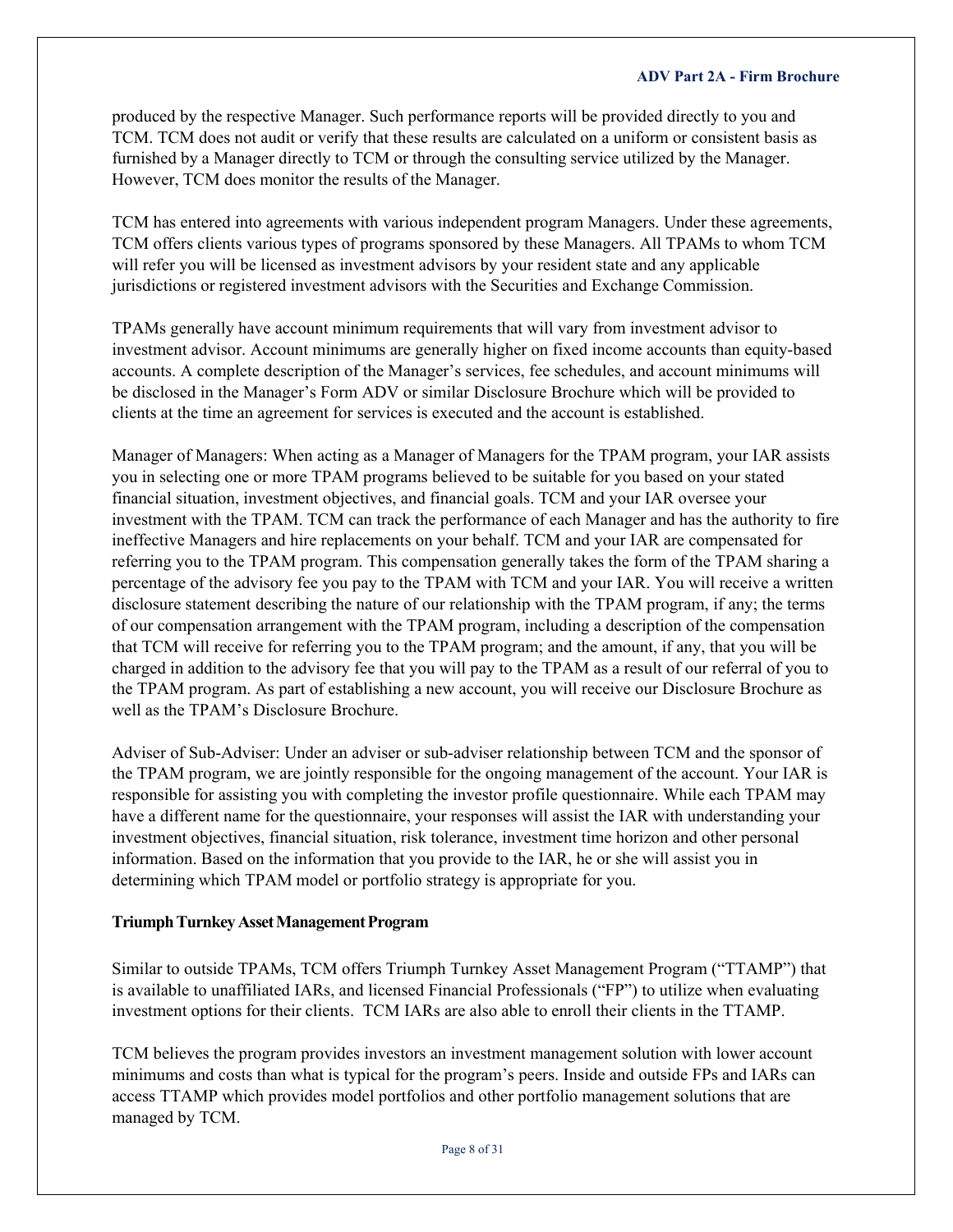Clients enrolled in TTAMP will pay TCM a monthly or quarterly fee to cover the cost of administering the program and for providing portfolio management. A portion of the TTAMP fee may be shared with the account custodian for providing custody, clearing, and other services.

TCM will typically not accept a client into the program that is not introduced by a FP or IAR. The services to be provided and the expectations of the client, FP, IAR, and TCM are outlined in the client agreement, which may be amended in writing from time to time. Clients are free to direct the account in any manner that meets their objectives to include determining the asset allocation, models that may be used, as well as any restrictions the client wishes to place on the account. Full model allocation may be limited due to account size. Small account values may result in allocation variances that deviate from the intended TTAMP model.

The introducing FP or IAR serves as a liaison between TCM and the client, and is responsible for gathering and communicating the client's financial information, risk tolerance, and investment objectives. Clients grant TCM discretionary authority to place trades for the account and when appropriate – relative to the client's investment objectives or any restrictions placed on the account by the client – to make changes to the asset allocation or model selection. By executing a Limited Power of Attorney, clients may also grant to their FP, or IAR the authority to effect changes to the account to include the model selection and/or disbursement from an account. Once an account is established, TCM continuously monitors the allocation and/or models and executes all trades for the account. The FP or IAR will continue to service the client relationship by meeting with the client at least annually and communicating to TCM any necessary changes to the client's account. For these reasons, the client should acknowledge information sharing between the FP, or IAR and TCM, which can include personal non-public information.

FPs and IARs may provide other clerical or administrative duties for the client's account and may also provide other services outside and in addition to the services offered through the program. This Brochure describes the products and services offered by TCM and its IARs only. Since FPs and IARs may offer other third-party services in conjunction with, or outside those provided through the program, clients should read and review the introducing firm's Disclosure Brochure to fully understand the services being rendered to the client by the introducing firm through the FP or IAR.

You should be aware that the compensation to TTAMP and your IAR may be more than the amounts you would otherwise pay if you participated in another TPAM program. Because of the differences in fee schedules among the various advisory programs and services offered by TCM through your IAR, there is a financial incentive to recommend the TTAMP service over another TPAM program or service. This presents a conflict of interest because there may be an incentive to make recommendations based on the amount of compensation that TCM and the IAR receive rather than based on your needs. Your IAR will explain the specific costs of all programs recommended to you, and it will also be outlined in your agreement with TCM.

### **Client Information Provided to Portfolio Managers and Client Contact**

Non-public information is information about you not accessible to the public. Your social security number, net worth, and annual income are examples of non-public information. Public information is information about you readily accessible to the public. Public information may include your name, phone number, and address.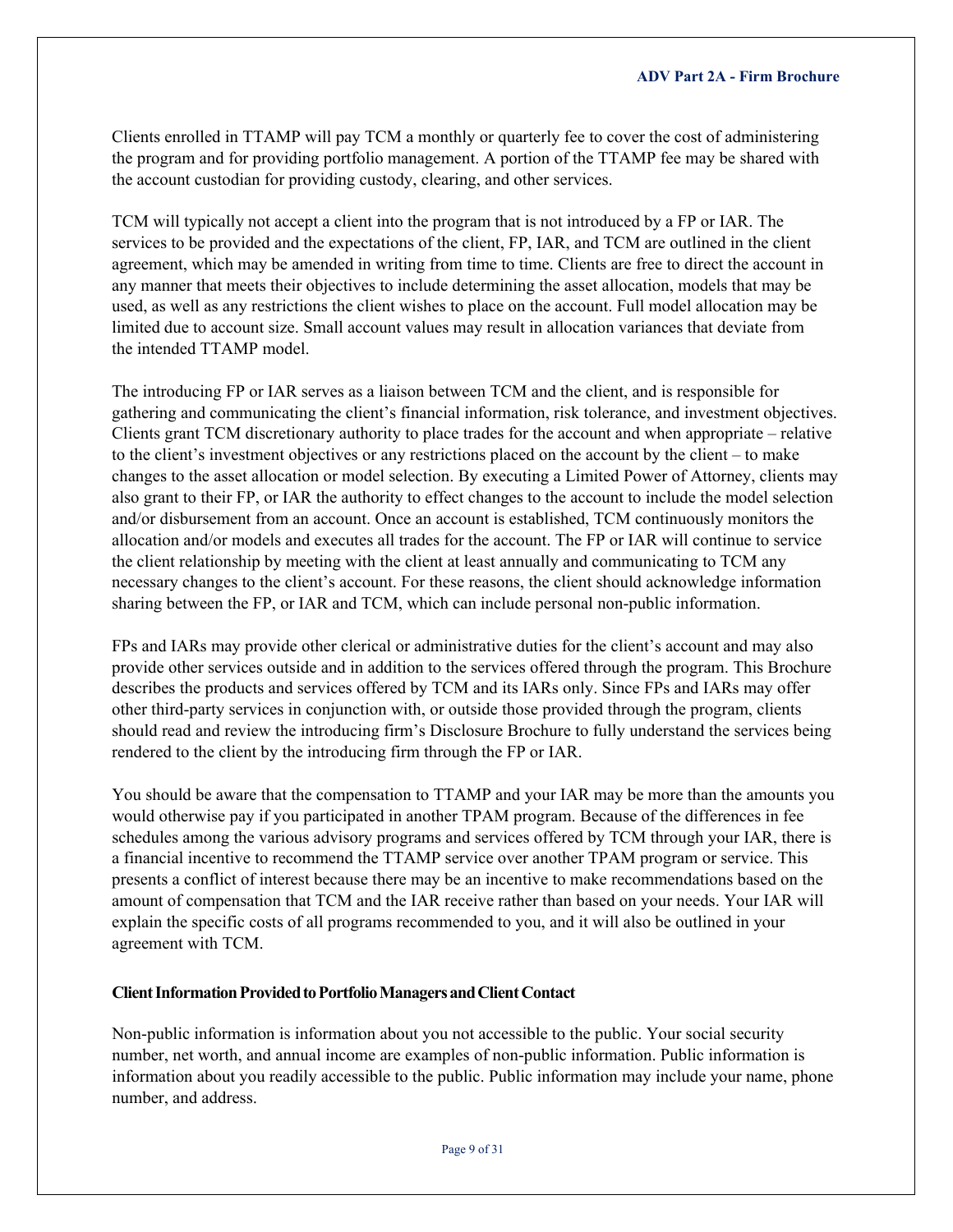For all accounts, including those in the programs described in this brochure, your IAR will have access to the non-public information provided by you in the account opening process. This information is protected in accordance with our Privacy Policy. Our Privacy Policy is available on our [website a](http://www.triumphcapitalmanagement.com/)nd is provided upon opening your account and annually thereafter.

## **Retirement Plan Advisory Services**

Retirement Plan Advisory Services consist of assisting employer plan sponsors to establish, monitor, and review their company's retirement plan. As the needs of the plan sponsor dictate, areas of advising could include investment selection and monitoring, plan structure, and participant education.

TCM will help establish your plans needs and objectives through an initial meeting to collect data, review plan information, and assist you in developing or updating the plans provisions. Ongoing services to you may include recommendations regarding the selection and review of unaffiliated mutual funds, ETFs, and other investment products that, in our judgment, are suitable for the investment of plan assets. TCM will periodically review the investment options you select and make recommendations to keep or to replace plan investment options as TCM feels appropriate. TCM will perform a comprehensive review of potential service providers or vendors and will assist you with converting from your incumbent service provider to a new service provider selected by you. You are under no obligation to follow the recommendations that TCM may make.

Services available under an investment advisory agreement may permit us to provide financial education to your plan participants. The scope of education provided to participants at your request will not constitute "investment advice" within the meaning of ERISA, and participant education will relate to general investment principles and information about the investment options currently in the plan. TCM may also participate in initial enrollment meetings, periodic workshops, and future enrollment meetings for new participants as agreed upon.

All Retirement Plan Advisory Services shall be in compliance with all applicable Federal and State law(s) regulating the services provided by our agreement. This section applies to an account that is a pension or other employee benefit plan governed by ERISA. If your account is part of a Plan and TCM accepts appointments to provide our services to your account, TCM acknowledges that we are a fiduciary within the meaning of Section 3(21) of ERISA.

## **Self-Directed Brokerage Accounts**

A Self-Directed Brokerage Account ("SDBA") is a brokerage window that allows participants to select investment options outside of their employer's core offerings while staying within the plan and receiving the associated tax benefits. SDBAs provide more flexibility and control, enabling diversified, targeted and strategic retirement investing. The SDBA is for investors who acknowledge and understand the risks associated with many of the investments contained in the SDBA. Your IAR will work with you to identify your investment goals and objectives, as well as risk tolerance, in order to create a portfolio allocation designed to meet your objectives while staying within any plan specific restrictions.

Advisory accounts typically involve the purchase and/or sale of securities. These accounts are managed on a discretionary or non-discretionary basis based on the plan and the participant's needs.

Many SDBAs prohibit the following: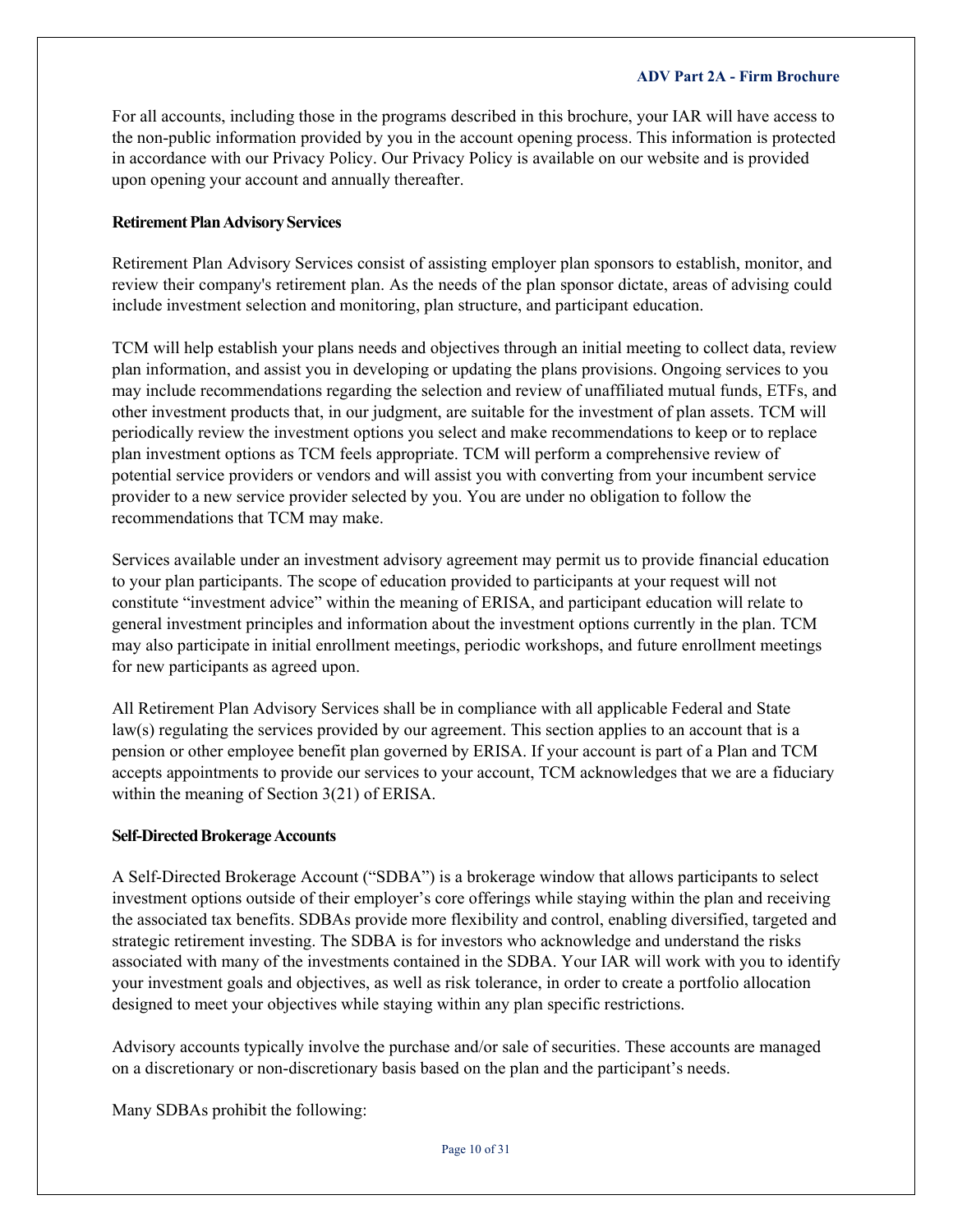- Selling short or using margin
- Trading in foreign securities (stocks, bonds)
- Trading in bulletin board or pink sheet stocks
- Trading real estate/property outside of approved REITs
- Trading currencies
- Trading limited partnerships
- Trading futures/commodities
- Trading promissory notes
- Trading collectibles
- Trading municipal bonds

## **FinancialPlanningServices**

Financial advisory services provided by us will include the analysis of your financial situation and assistance in identifying and implementing appropriate financial planning and investment management techniques to help you meet your specific financial goals and objectives. Such services will include a written financial analysis and specific or general investment and/or planning recommendations. In preparing your financial plan, TCM may address five areas of financial planning. These include financial planning, money management, tax, estate and insurance planning.

Our specific services in preparing your plan may include:

- Review and clarification of your financial goals and objectives.
- Assessment of your overall financial position including cash flow, balance sheet, investment strategy, risk management, and estate planning.
- Creation of a unique plan for each goal you have including personal and business real estate, education, retirement or financial independence, charitable giving, estate planning, business succession, and other personal goals.
- Development of a goal-oriented investment plan around tax suggestions, asset allocation, expenses, risk, and liquidity factors for each goal. This includes IRA and qualified plans, as well as taxable and trust accounts that require special attention.
- Design of a risk management plan including risk tolerance, risk avoidance, mitigation, and transfer, including liquidity as well as various insurance and possible company benefits.
- Crafting and implementation of, in conjunction with your estate and/or corporate attorneys as a tax advisor, an estate plan to provide for you and/or your heirs in the event of an incapacity or death.
- Generation of a benefits plan, risk management plan, and succession plan for your business, if applicable.
- Should you choose to implement the recommendations contained in the plan, we suggest that you work closely with your attorney, accountant, insurance agent, and IAR/stockbroker. Implementation of financial plan recommendations is entirely at your discretion.

## **Consulting Services**

TCM also provides clients investment advice on a more limited basis on one or more isolated areas of concern such as estate planning, real estate, retirement planning, or any other specific topic. Additionally, TCM may provide advice on non-securities matters in connection with the rendering of estate planning, insurance, real estate, and/or annuity advice. In these instances, you may be required to select your own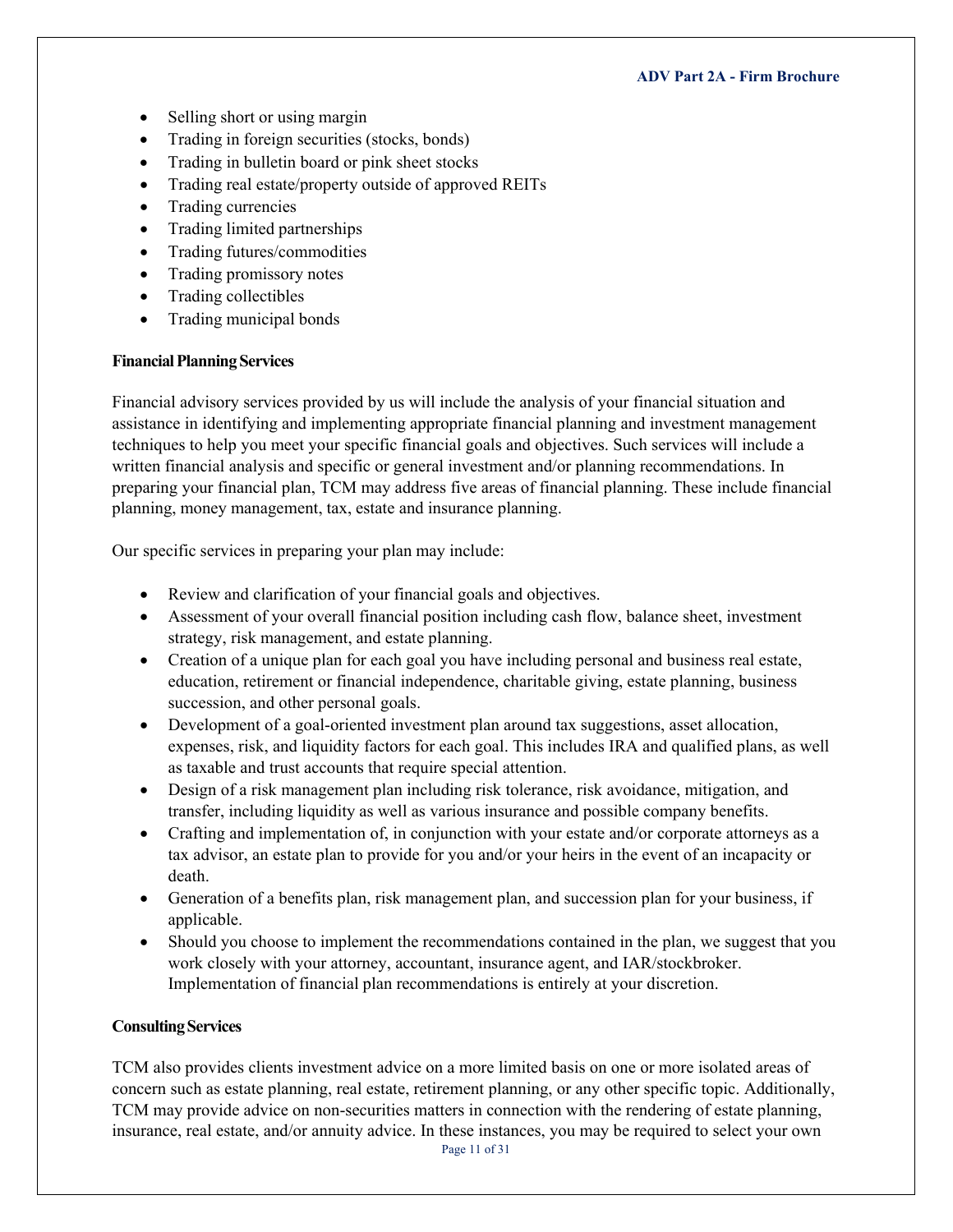investment managers, broker-dealer, and/or insurance companies for the implementation of consulting recommendations. If your needs include brokerage and/or other financial services, TCM may recommend the use of one of several investment managers, brokers, banks, custodians, insurance companies, or other FPs. You must independently evaluate these firms before opening an account or transacting business and have the right to effect business through any firm you choose. You are under no obligation to follow the consulting advice that TCM provides.

### **Wrap Fee Programs**

All of TCM's portfolio management services utilize a wrap fee program. Wrap fee programs differ from other programs in that the fee structure for wrap programs is all-inclusive, whereas non-wrap fee programs assess trade execution costs that are in addition to the investment advisory fees. TCM will receive a portion of the wrap fee for our services.

### **Assets**

As of January 7, 2022, TCM has \$411,903,849 in discretionary assets under management. TCM does not have any non-discretionary assets under management.

## <span id="page-11-0"></span>**ITEM 5: FEES AND COMPENSATION**

### **Investment Management Fees and Compensation**

TCM charges a fee as compensation for providing Investment Management services on your account. These services include advisory and consulting services, trade entry, investment supervision, and other account maintenance activities. Our custodian may charge transaction costs, custodial fees, redemption fees, retirement plan fees, alternative asset fees, and administrative fees or commissions. See additional fees and expenses below for further details.

In addition, some assets (i.e., mutual funds, ETFs, alternative investments, UITs and MLPs, etc.) deposited or purchased in your accounts may be subject to other management and administrative fees as described in the prospectuses or agreements. These fees are independent of our fees and should be disclosed by the custodian or contained in each prospectus or agreement. Clients and prospective clients should be aware that fees for comparable services vary, and lower fees may be available from other sources.

The annual fee for portfolio management services is billed quarterly or monthly, in arrears or advance. The fee is based on the average daily market value of the account or accounts during the billable period or based on the prior quarterly or monthly account ending balance. Account fees are calculated based on calendar days in any given year (leap years included). Due to deposits and/or trades settling, the prior quarterly or monthly account ending balance used for fee calculation may vary from the account value shown on the custodian statement. Fees are assessed on all assets under management, including securities, cash and money market balances, unless otherwise noted in the client agreement. TCM can exclude positions for billing purposes. Margin debt balances do not reduce the value of assets under management. For accounts held at TD Ameritrade, client has access to average daily balances and end of period balances through Black Diamond and TD Ameritrade portals.

TCM's maximum annual investment advisory fees are 3.00%. The specific advisory fees are outlined in your investment advisory agreement. Fees may vary based on the size of the account, the complexity of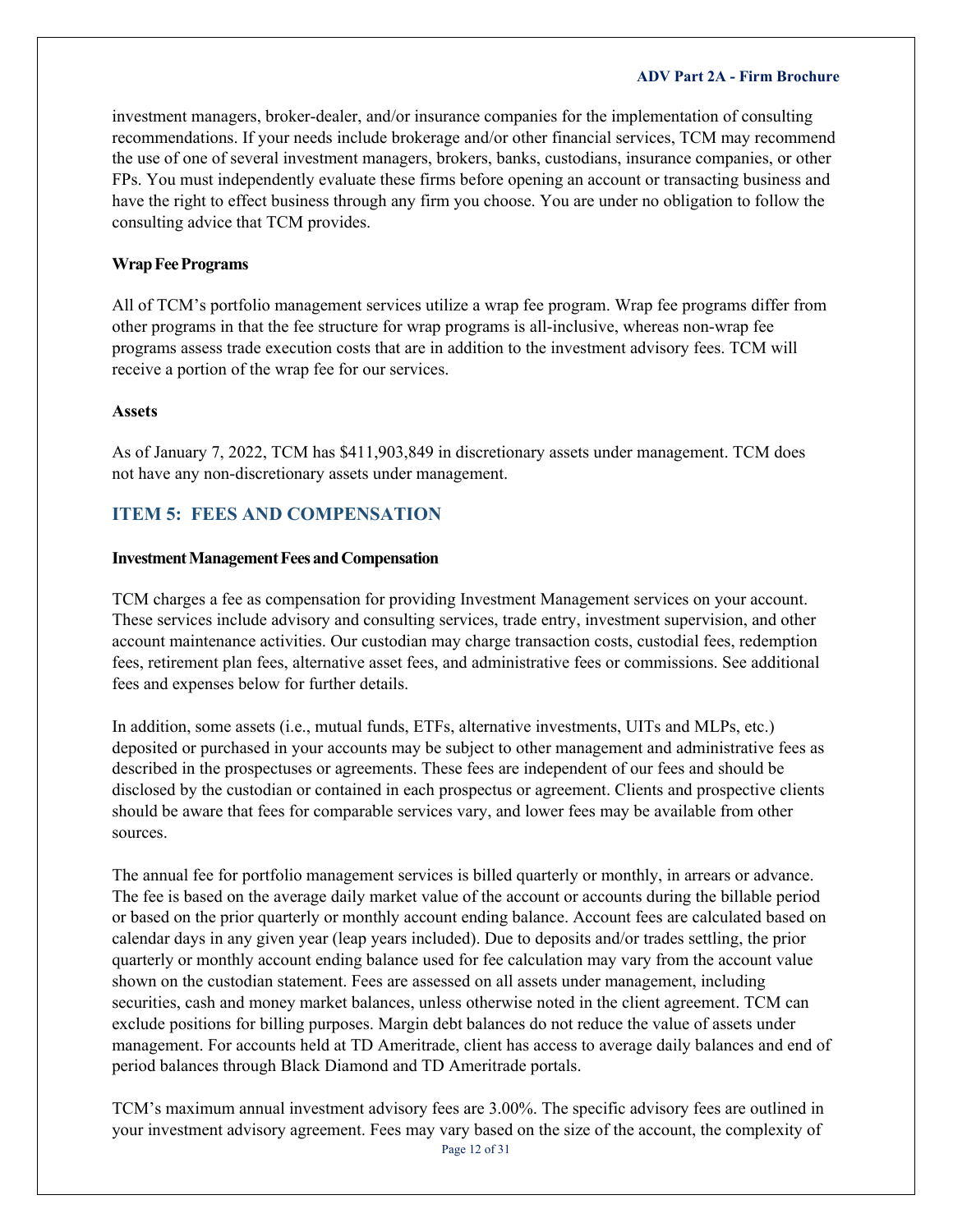the portfolio, the extent of activity in the account, or other reasons agreed upon by TCM and the client. In certain circumstances, our fees and the timing and calculation of the fee payments may be negotiated. TCM charges a minimum fee of \$150 annually, or \$12.50 monthly, for accounts held at TD Ameritrade.

In certain instances, TCM can aggregate asset amounts in accounts from a client's household to determine the advisory fee. This consolidation practice is designed to allow the client to benefit from an increased asset total, which could potentially lower the advisory fee, based on the asset levels in the fee schedule.

The independent qualified custodian holding your funds and securities will debit your account directly for the advisory fee and pay that fee to TCM. You will provide written authorization permitting the fees to be paid directly from your account held by the qualified custodian. Further, the qualified custodian agrees to deliver an account statement at least quarterly directly to you indicating all the amounts deducted from the account including our advisory fees. You are encouraged to review your account statements for accuracy. At our discretion, you may pay the advisory fees by check. If you have any questions relating to the accuracy of your management fee or the data inputs used to calculate your management fee, please reach out to the TCM Compliance Department and they will provide you with all information relating to fees.

Either TCM or you may terminate the management agreement upon written notice to the other party. The management fee will be pro-rated to the date of termination, for the quarter or month in which the cancellation notice was given and refunded or billed to you. Upon termination, you are responsible for monitoring the securities in your account, and TCM will have no further obligation to act or advise with respect to those assets.

## **ManagedbyTriumphCapitalManagementatSecurityBenefitsFees**

Advisory fees for the Managed by TCM program at Security Benefit range from 1.0% to 1.5% depending upon the Security Benefit option chosen. The fee is charged in advance on a quarterly basis, based on the prior quarters account ending balance. Due to deposits and/or trades settling, the prior quarterly account ending balance used for fee calculation may vary from the account value shown on the custodian statement. Clients have access to prior quarter account ending balances through their quarterly Security Benefit statement. If you have any questions relating to the accuracy of your management fee or the data inputs used to calculate the management fee, please reach out to the TCM Compliance Department.

The independent qualified custodian, Security Benefit, will debit your account directly for the advisory fee and pay that fee to TCM. You will provide written authorization permitting the fees to be paid directlyfrom your account held by Security Benefit. Further, Security Benefit agrees to deliver an account statement at least quarterly directly to you indicating all the amounts deducted from your account.

Security Benefit determines the values of the assets in your portfolio. Security Benefit charges an additional 0.25% annual custodial fee. Security Benefit also charges \$35 per year for account balances less than \$50,000 (no fee for account balances more than \$50,000). These fees are separate and in addition to the TCM annual fee of 1.0% to 1.5%. Please review the Security Benefit Mutual Fund program brochure and the prospectus for further details on fees and expenses.

Page 13 of 31 In addition to the fees described above, securities used in the Managed by TCM program at Security Benefit, i.e., mutual funds, ETFs, sub accounts, etc. may be subject to other management and administrative fees as described in the prospectuses of these funds. These fees are independent of the fees disclosed above and should be disclosed by the custodian and/or contained in each prospectus or agreement from the fund company. Note, fees for comparable services vary and lower fees may be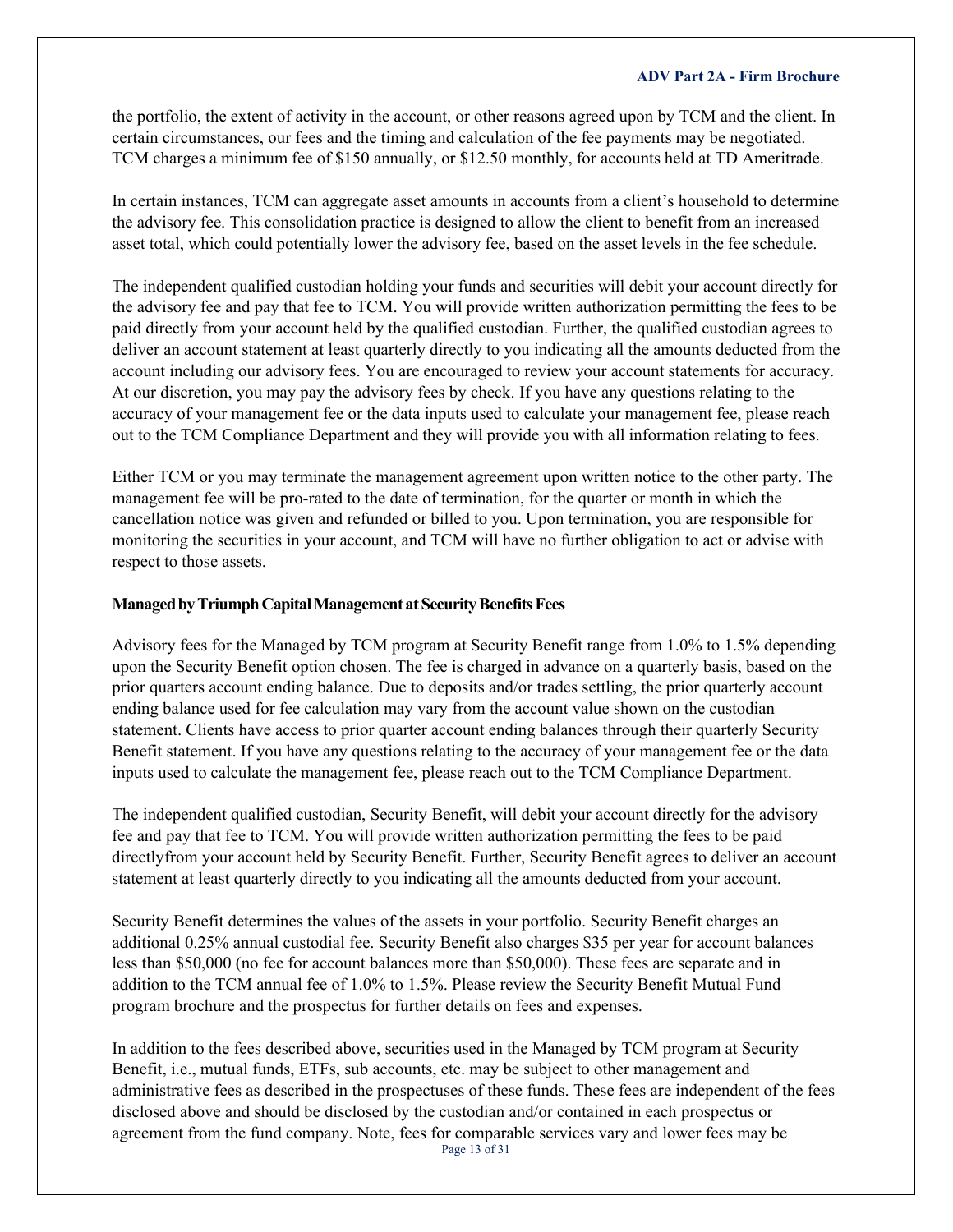available from other sources.

In such cases where a load was paid on a Security Benefit purchase, TCM will not allow its IARs to enroll you into the Managed by TCM program at Security Benefit. If your IAR did not sell the Security Benefit program to you, this might not apply.

Security Benefit provides you with quarterly statements that detail fees and expenses. You should verify the calculation of these fees. Your custodian does not verify the accuracy of fee calculations. Either TCM or you may terminate the Managed by TCM at Security Benefit advisory agreement at any time with written notice to the other party.

### **Financial Planning Fees**

TCM will negotiate a Financial Planning fee with you. The fee may vary based on the extent and complexity of your individual or family circumstances and the amount of your assets under our management. TCM will determine your fee for the designated financial advisory services. Under a fixed fee arrangement, any fee will be agreed in advance of services being performed. Fees range from \$100.00 to \$10,000.00.

Typically, TCM will complete a plan within 30 days and present it to you within 90 days of the contract date, if you have provided all information needed to prepare the financial plan. If the work is not completed in such a time, TCM will refund your fee. The fees are paid monthly, quarterly, semi-annually or annually within 30 days after receiving an invoice.

In no case are fees based on, or related to, the performance of your funds or investments. TCM will not require prepayment of more than \$1,200 in fees per client, six or more months in advance of providingany services.

The services may be terminated by either party at any time without penalty upon receipt of written notice. Financial Planning Services are considered complete upon delivery of the Financial Plan and discussion of the Plan.

#### **Consulting Fees**

TCM provides consulting services for clients who need advice on a limited scope of work. TCM will negotiate consulting fees with you. Fees may vary based on the extent and complexity of the consulting project. Fees are negotiated, and you will be billed as services are rendered.

Either party may terminate the agreement. Upon termination, fees will be prorated to the date of termination and any unearned portion of the fee will be refunded to you.

#### **Variable Product Advisory Management Fees**

A TCM IAR may offer you investment management services on the sub-account allocations within a variable product you own, such as a variable annuity or a variable universal life insurance policy. This service may be provided to you directly by your IAR on a discretionary basis, and this will be detailed in your advisory agreement. Your IAR may use his/her own analysis, research methods, investment style/strategy, and ongoing management philosophy when providing this investment management service to you.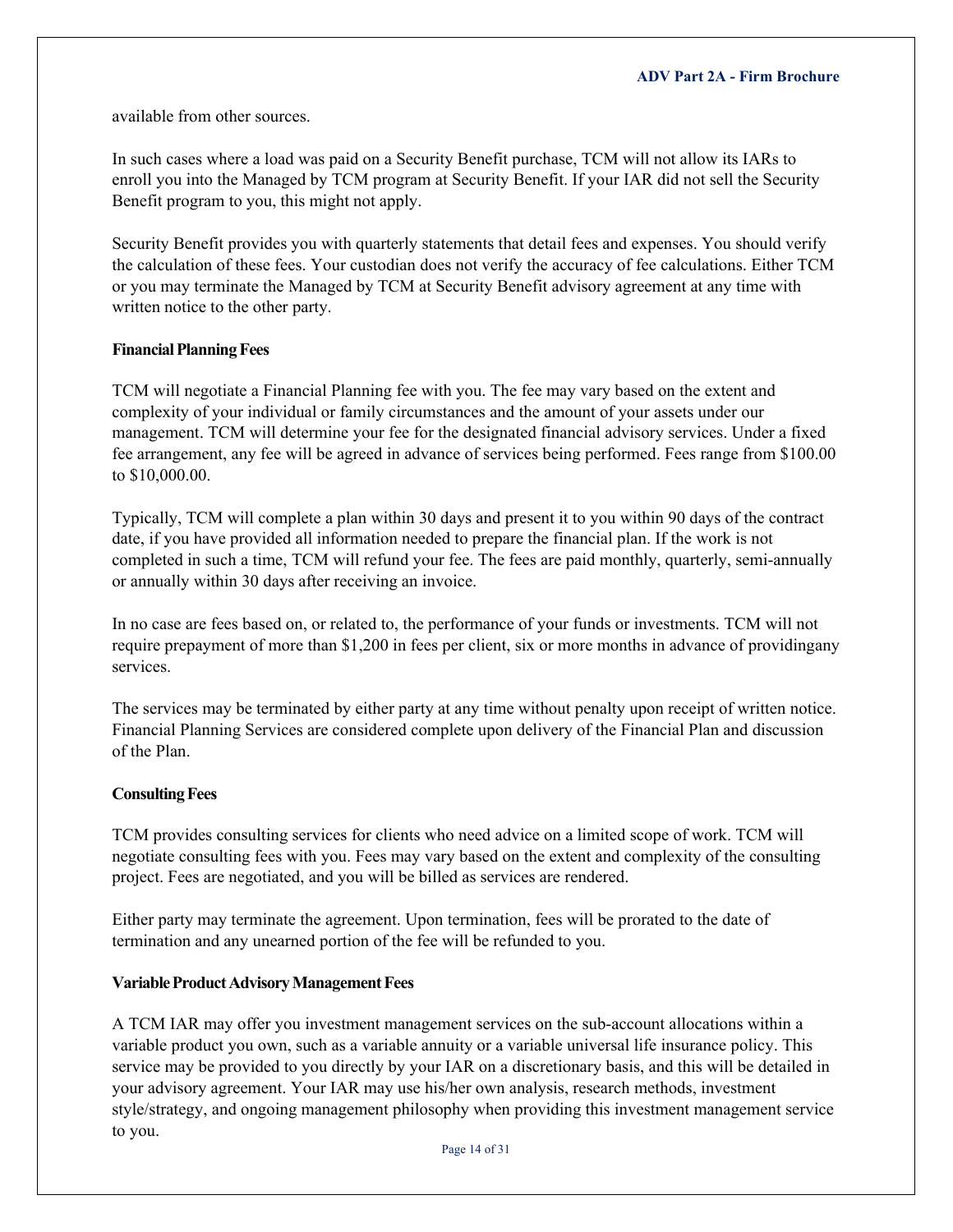If you engage your IAR to provide advice relative to your variable product, you will pay a fee for this service. This advisory fee is separate and in addition to the internal costs inherent to your variable product and will be calculated as a percentage of your variable product account value, including any cash or cash equivalent position(s). When this service is provided to you directly by your IAR, the advisory fee is not to exceed 2% per year. The advisory fee you will be charged will be clearly outlined in the advisory agreement you sign with your IAR.

In such cases where a commission was paid on a variable product, TCM will not allow its IARs to charge a fee for this service for a period of two years following when he/she sold the variable product to you. If your IAR did not sell the variable product to you, this two-year waiting period may or may not apply.

### **Alternative Product Advisory Management Fees**

If you engage your IAR to provide advice relative to your alternative investments, you will pay a fee for this service. This advisory fee is separate and in addition to the internal costs inherent to your alternative investment and will be calculated as a percentage of your alternative investment account value, as reported by the custodian where your alternative investment is held. When this service is provided to you directly by your IAR, the advisory fee is not to exceed 3% per year. The advisory fee will be clearly outlined in the advisory agreement you sign with your IAR.

Due to commission payments and different purchase options associated with certain alternative investments, a conflict of interest is present. This may create an incentive to make recommendations based on the compensation that your IAR receives rather than based on your needs. Alternative investments may have different share classes available for purchase including load and no-load options. Please review the prospectus closely and discuss with your IAR. In such cases where a commission was paid on an alternative investment, TCM will not allow its IARs to charge a fee for this service for a period of three years following when the IAR sold the alternative investment to you. If your IAR did not sell the alternative investment to you, this three-year waiting period may or may not apply.

## **Third Party Asset Manager Fees**

TCM also receives compensation from TPAMs that are approved by TCM. TCM provides investment advice and recommendations on the investment strategies of TPAMs and these TPAMs compensate TCM accordingly. Selected Managers are evaluated by TCM for client use. Our services include assisting you in identifying your investment objectives and matching personal and financial data with a select list of Managers. The intent of this service is to have a selected list of high quality TPAMs from which you select one or more Managers to handle the day-to-day management of your account(s). Following recommendations by our IARs, you will have final authority to select a Manager. The IAR may assist you in completing appropriate documents.

Information collected by our firm regarding Managers is believed to be reliable and accurate, but TCM does not necessarily independently review or verify it on all occasions. Performance reports may be produced by the respective Manager. Such performance reports will be provided directly to you and TCM. TCM does not audit or verify that these results are calculated on a uniform or consistent basis as furnished by a Manager directly to TCM or through the consulting service utilized by the Manager. However, TCM does monitor the results of the Manager.

Page 15 of 31 The fee that you pay your IAR is separate and in addition to the fee that you pay the TPAM. In addition to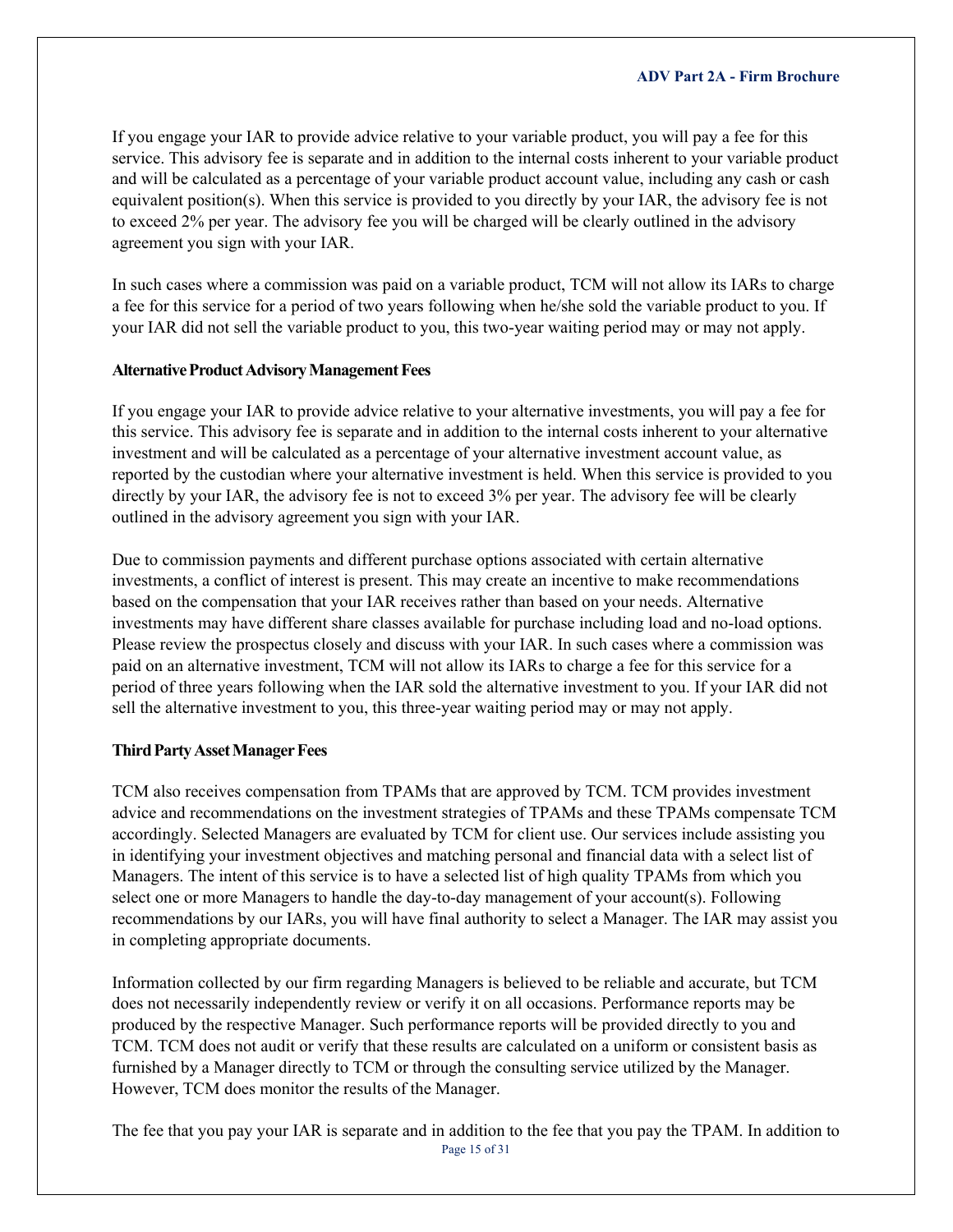TCM's client agreement and Disclosure Brochure, you should review the Disclosure Brochure of the utilized TPAM for a breakdown of their additional fees.

Either party may terminate the TPAM agreement with written notice to the other party.

## **Triumph Turnkey Asset Management Program Fees**

TCM charges a monthly or quarterly fee that covers the costs of administering the TTAMP as well as portfolio and model construction costs, trading, custody, and clearing.

TCM offers flexibility regarding when and how the TTAMP fee is debited from client accounts. The TTAMP fee can be calculated monthly or quarterly, in advance or arrears, as a percentage of the account value using the average daily balance of each month/quarter or based on the prior monthly or quarterly account ending balance. Due to deposits and/or trades settling, the prior monthly or quarterly account ending balance used for fee calculation may vary from the account value shown on the custodian statement. The fee calculation will be clearly outlined in the client agreement, Section: Management Fees and Charges.

In most instances, the TTAMP fee is debited from the client account quarterly, based on the prior quarter ending account balance, and is exclusive (separate and in addition to) of the IAR/FP fee or other ancillary fees that may be applicable, such as internal fund fees or custodian maintenance fees. However, in certain instances, if requested, the TTAMP fee and the FP/IAR fee may be combined and debited from the client account together. This will be clearly outlined in the client agreement, Section: Management Fees and Charges.

For clients with more than one account, unless otherwise noted in the client agreement, each account is mutually exclusive for purposes of calculating and debiting the program fee. Through the account agreement, clients authorize TCM to debit the account and pay to the IAR/FP the IAR/FP fee as noted in the client agreement as compensation for introducing clients to the TTAMP, gathering and communicating the client's financial information, assisting in the portfolio allocation, model selection, maintaining the account, informing TCM of any material changes in the client's financial needs, as well as other administrative duties performed by the IAR/FP. The IAR/FP fee is negotiated between the client and IAR/FP and will also be noted in the client agreement. The TTAMP may present a conflict of interest to clients as cheaper investment programs may be available outside of TCM and the TTAMP.

The typical annual blended TTAMP fee that TCM will collect is presented in the chart below. Please note, this fee can vary based on the agreement with the FP/IAR and the platform for distribution. Please refer to your client agreement, Section: Management Fees and Charges, to clearly disclose the program feeassociated with your account(s).

| Triumph Turnkey Asset Management Typical Fee (may vary) |                  |  |
|---------------------------------------------------------|------------------|--|
| <b>Account Value</b>                                    | <b>TTAMP</b> Fee |  |
| $$0.00 - $100,000$                                      | $0.90\%$         |  |
| $$100,000 - $250,000$                                   | $0.85\%$         |  |
| $$250,000 - $500,000$                                   | $0.80\%$         |  |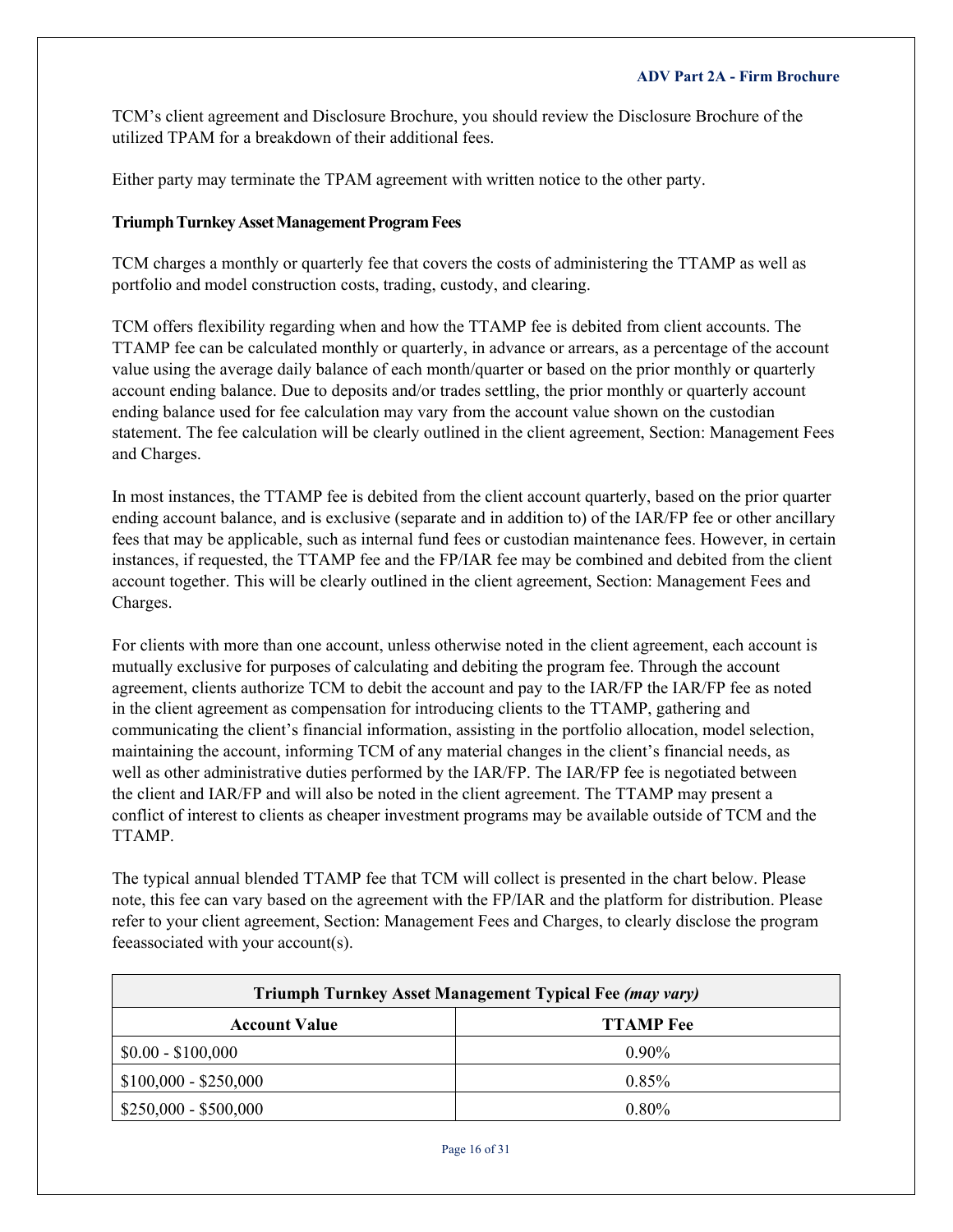| $$500,000 - $1,000,000$    | $0.75\%$ |
|----------------------------|----------|
| $$1,000,000 - $5,000,000$  | $0.65\%$ |
| $$5,000,000 - $10,000,000$ | $0.55\%$ |
| Over \$10,000,000          | $0.35\%$ |

- TTAMP has a minimum annual fee of \$150, or \$37.50 quarterly, per account.
- In most instances, the TTAMP fee is separate and in addition to the IAR/FP fee.
- Please reference your client agreement "Section: Management Fees and Charges".

## **AdditionalFeesandExpenses**

Advisory fees payable to us do not include all the fees you will pay when TCM purchases or sells securities for your account(s). The following list of fees or expenses is what you may pay directly to third parties only, whether a security is being purchased, sold or held in your account(s) under our management.

- Transaction fees
- SEC fees
- Custodial fees
- Transfer taxes
- Wire transfer and electronic fund processing fees
- Account closing fees

Please review your custodian's disclosure documents for a complete list of additional fees that may apply to your account.

## <span id="page-16-0"></span>**ITEM 6: PERFORMANCE BASED FEES AND SIDE BY SIDE MANAGEMENT**

TCM does not charge advisory fees on a share of the capital appreciation of the funds or securities in a client account (so-called performance-based fees). Our advisory-fee compensation is charged only as disclosed above in fees and compensation.

## <span id="page-16-1"></span>**ITEM 7: ACCOUNT REQUIREMENTS AND TYPES OF CLIENTS**

TCM provides investment advice to individuals, high-net-worth individuals, families, small businesses, foundations, trusts, and estates. TCM also provides investment advice on and to retirement accounts including but not limited to IRAs, SEPs, Simples, Solos, retirement trusts, defined benefit plans, small business 401(k) plans, and corporate 401(k) plans. Our minimum initial account value is \$25,000. TCM may waive account minimums at our sole discretion.

Certain TPAMs require a minimum account size and can vary from Manager to Manager.

## <span id="page-16-2"></span>**ITEM 8: METHODS OF ANALYSIS, INVESTMENT STRATEGIES, AND RISK OF LOSS**

**InvestmentPhilosophy**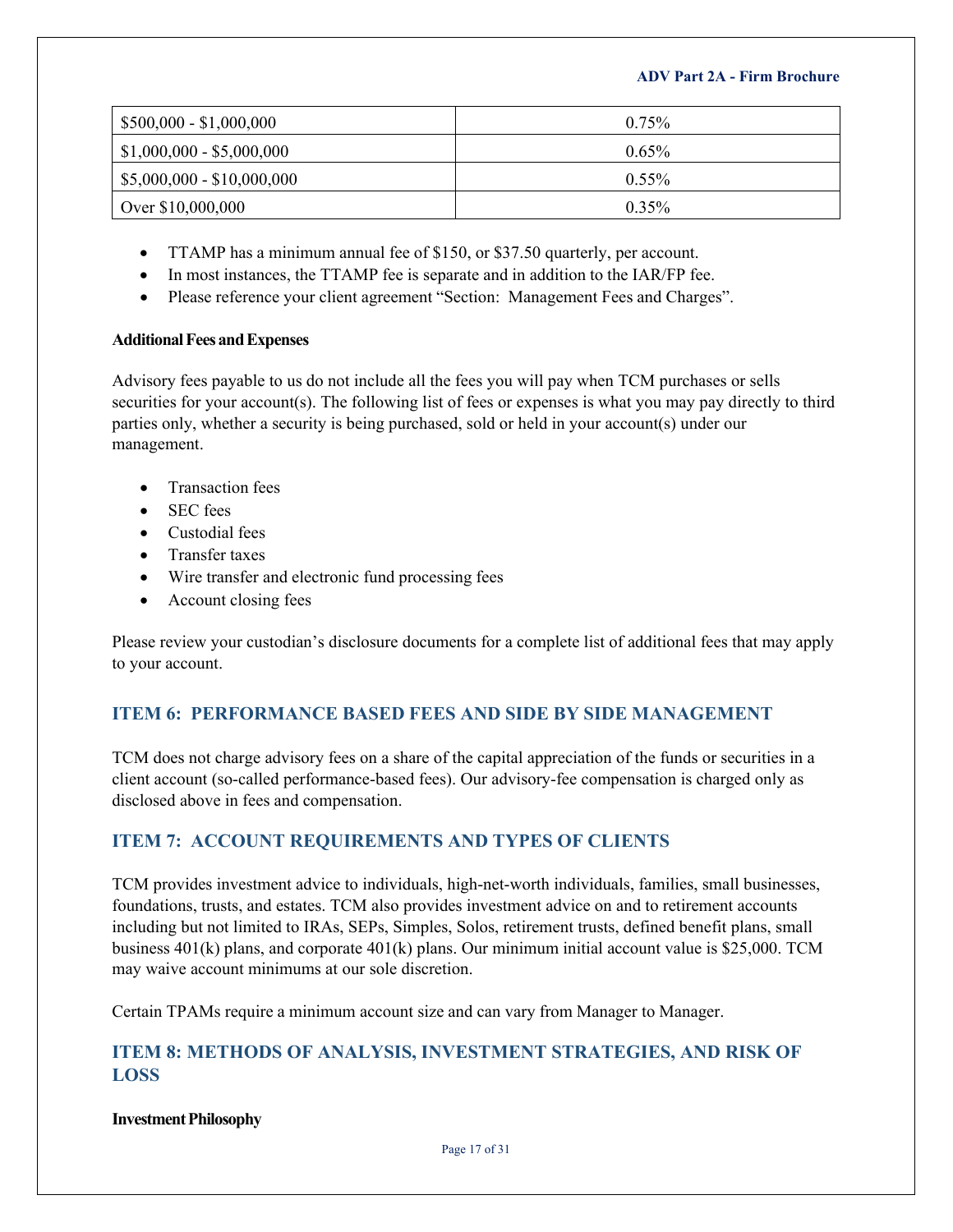TCM determines investments and allocations based upon a client's predefined investment objectives, risk tolerance, time horizon, financial horizon, financial information, liquidity needs, and other various suitability factors. Your restrictions and guidelines may affect the composition of your portfolio, and our investment strategies and advice may vary depending on each client's specific financial situation.

TCM selects specific investments for client portfolios using fundamental, cyclical, and technical analysis, as well as charting. TCM gathers information from a broad array of financial resources including financial newspapers, magazines, research prepared by others, corporate rating services, company press releases, annual reports, prospectuses, and filings with the Securities and Exchange Commission.

TCM determines how to allocate assets among the various asset classes based on the investment strategy chosen, prevailing economic conditions, and our determination of where we are in the economic cycle. Potential risks and opportunities are weighed to determine to what degree the portfolio should be invested.

From time to time, market conditions may cause your account to vary from the established allocation. To remain consistent with the asset allocation guidelines established, your account is monitored on an ongoing basis and rebalanced to the original allocation, or if deemed beneficial, to a new allocation based on the prevailing economic conditions and within the guidelines of the chosen investment strategy. In addition to the rebalancing, overall market conditions and microeconomic factors that affect specific holdings in your account may trigger changes in allocation.

Fundamental analysis is a method of evaluating a company that has issued a security by attempting to measure the value of its underlying assets. It entails studying overall economic and industry conditions as well as the financial condition and the quality of the company's management. Earnings, expenses, assets, and liabilities are all important in determining the value of a company. The value is then compared to the current price of the issuing company's security to determine whether to purchase, sell, or hold the security.

Cyclical analysis is a form of fundamental analysis that involves the process of making investment decisions based on the different stages of an industry at a given point in time.

Technical analysis is a method of evaluating securities by analyzing statistics generated by market activity, such as past prices and volume movements. Technical analysts do not attempt to measure a security's intrinsic value, but instead, use charts and other tools to identify patterns that can suggest future activity.

Charting involves identifying patterns that can suggest future activity in price movements. A chart pattern is a distinct formation on a stock chart that creates a trading signal or sign of future price movements. Chartists use these patterns to identify current trends and trend reversals to trigger buy and sell signals. Some of the chart types are Line Charts, Bar Charts, Candlestick, Point, and Figure.

Our investment strategies may include long-term, and short-term holds as wells as trading (securities sold within 30 days) and the use of options, margin, leverage, and short sales. You may place reasonable restrictions on the strategies to be employed in your portfolio and the type of investments to be held in your portfolio.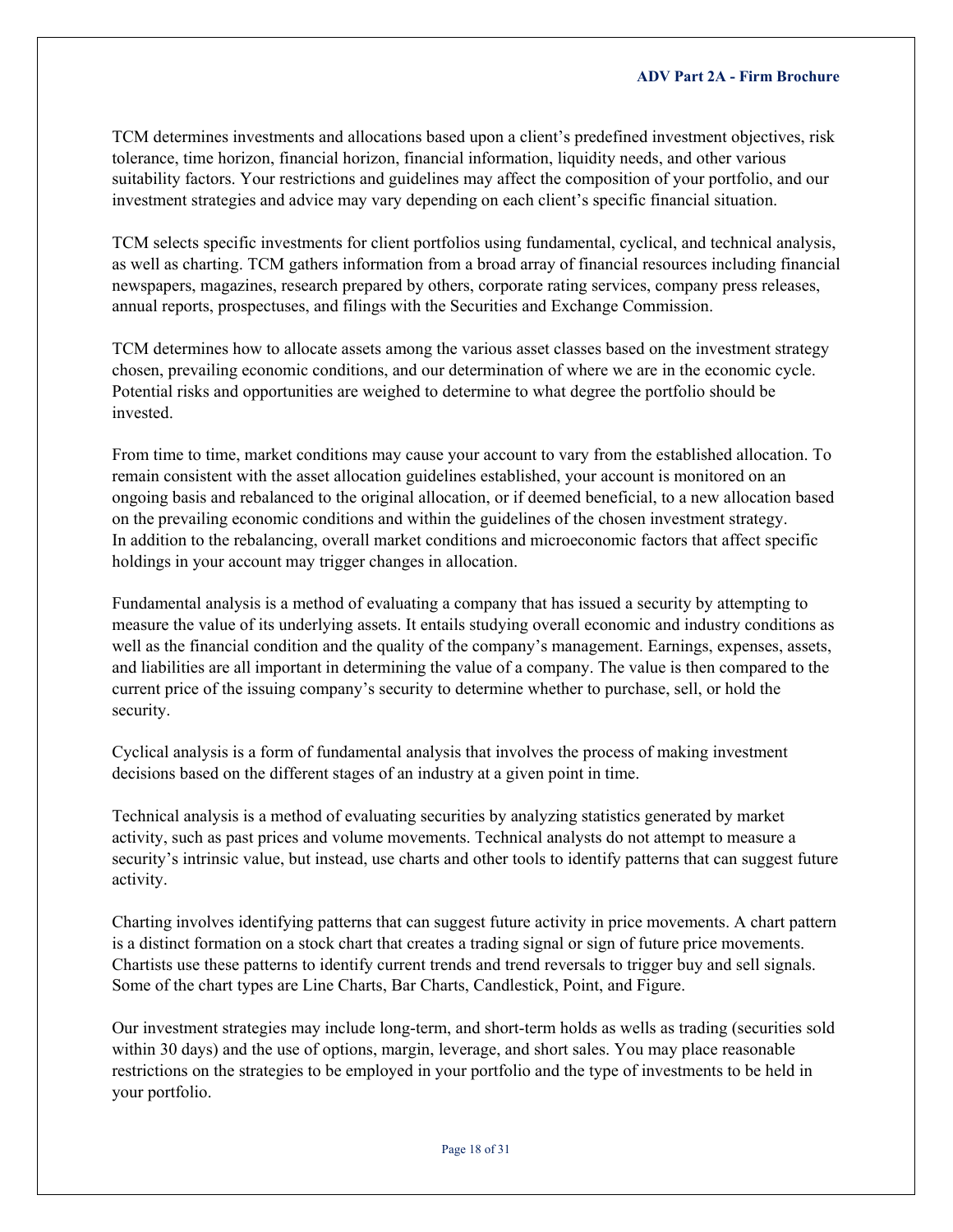As much as reasonably possible, TCM strives to:

- Diversify strategically with non-correlating assets.
- Balance between growth and value styles.
- Diversify globally.
- Rebalance as markets change.
- Manage for tax efficient returns wherever possible.

## **ThirdPartyAssetManagerSelection and Evaluation**

TCM examines the experience, expertise, investment philosophies, and past performance of independent Managers to determine if that Manager has demonstrated an ability to invest over a period and in different economic conditions. TCM monitors the Manager's underlying holdings, strategies, concentrations, and leverage as part of our overall periodic risk assessment. Additionally, as part of our due-diligence process, TCM surveys the Manager's compliance and business enterprise risks.

A risk of investing with a Manager who has been successful in the past is that he/she may not be able to replicate that success in the future. In addition, as we do not control the underlying investments in a Manager's portfolio, there is also a risk that the Manager may deviate from the stated investment mandate or strategy of the portfolio, making it a less suitable investment for our clients. Moreover, as TCM does not control the Manager's daily business and compliance operations, TCM may be unaware of the lack of internal controls necessary to prevent business, regulatory, or reputational deficiencies.

### **RiskofLoss**

You are advised and are expected to understand that our past performance is not a guarantee of future results and that certain market and economic risks exist that may adversely affect an account's performance that could result in capital losses in your account. Investing in securities involves risk of loss which you should be prepared to bear.

There are principal and material risks involved which may adversely affect the account value and total return. There are other circumstances (including additional risks that are not described here) which could prevent your portfolio from achieving its investment objectives. It is important to read all the disclosure information provided and to understand that you may lose money by investing in the any of our strategies.

You should be aware that your account may be subject to the following risks:

Alternative Investments: Alternative investments are illiquid investments and do not trade on a national securities exchange. Alternative investments typically include investments in direct participation program securities (partnerships, limited liability companies, business development companies or real estate investment trusts), commodity pools, private equity, private debt, and hedge funds. Alternative investments are subject to various risks, such as illiquidity and property devaluation based on adverse economic and real estate market conditions.

Alternative investments are not suitable for all investors. Investors considering an investment strategy utilizing alternative investments should understand that alternative investments are generally considered speculative in nature and may involve a high degree of risk, particularly if concentrating investments in one or few alternative investments. These risks are potentially greater and substantially different than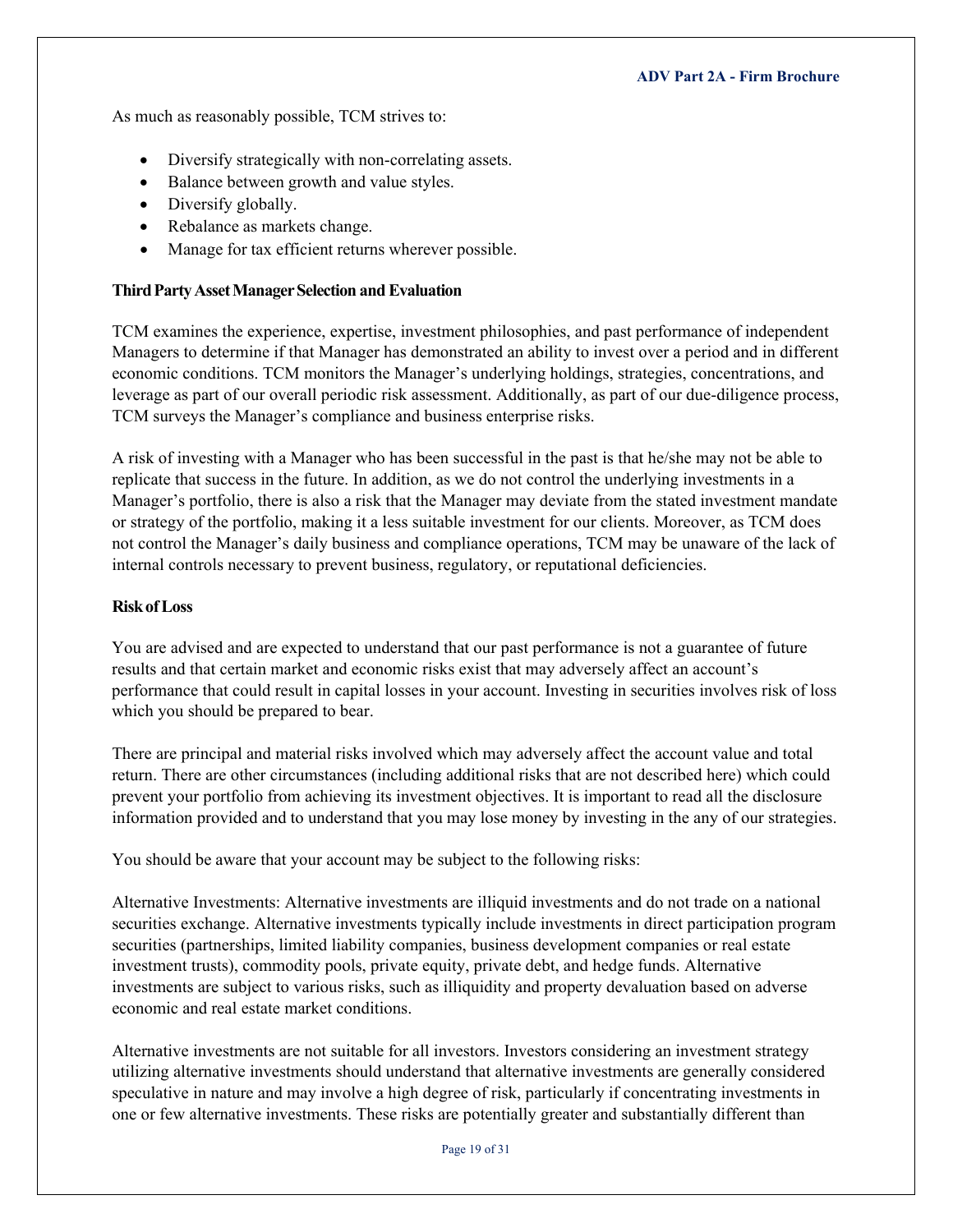those associated with traditional equity or fixed income investments.

You will find additional information regarding these risks in the product's prospectus. You can request a copy of a prospectus from your IAR. You should read the prospectus carefully before investing in an alternative investment.

Capitalization: Small-capitalization and mid-capitalization companies may be hindered as a result of limited resources orless diverse products or services, and their stocks have historically been more volatile than the stocks of larger, more established companies.

Cash and Cash Equivalents: A portion of your assets may be invested in cash or cash equivalents to achieve your objective, provide ongoing distributions and/or take a defensive position. Cash holdings may result in a loss of market exposure.

Credit: Credit risk is the risk that the issuer of a security may be unable to make interest payments and/or repay principal when due. A downgrade of an issuer's credit rating or a perceived change in an issuer's financial strength may affect a security's value and, thus, impact the fund's performance.

Cryptocurrencies: Cryptocurrencies are a relatively new innovation and the market for cryptocurrency is subject to rapid price swings, changes and uncertainty. The slowing, stopping, or reversing of the development of a cryptocurrency or the acceptance of said cryptocurrency may adversely affect the price of it. Cryptocurrencies are subject to the risks of fraud, theft, manipulation or security failures, operational or other problems that impact cryptocurrency trading venues. Unlike the exchanges for more traditional assets such as equity securities and futures contracts, cryptocurrencies and their trading venues are largely unregulated. As a result of the lack of regulation, individuals or groups may engage in fraud or market manipulation (including using social media to promote a cryptocurrency in a way that artificially increases the price of it). Investors may be more exposed to the risk of theft, fraud and market manipulation than when investing in more traditional asset classes. Over the past several years, a number of cryptocurrency trading venues have been closed due to fraud, failure or security breaches. Investors in cryptocurrencies may have little or no recourse should such theft, fraud or manipulation occur and could suffer significant losses. Legal or regulatory changes may negatively impact the operation of a cryptocurrency or restrict the use of it all together. The realization of any of these risks could result in a decline in the acceptance of any cryptocurrency and consequently a reduction in the value of it. Finally, the creation of a "fork" (a split within a cryptocurrency resulting in two distinct cryptocurrencies) or a substantial giveaway of a cryptocurrency (sometimes referred to as an "air drop") may result in significant and unexpected declines in the value of a cryptocurrency.

Derivative: Derivatives are securities, such as futures contracts, whose value is derived from that of other securities or indices. Derivatives can be used for hedging (attempting to reduce risk by offsetting one investment position with another) or non-hedging purposes. Hedging with derivatives may increase expenses, and there is no guarantee that a hedging strategy will achieve the desired results.

Equity Securities: In general, prices of equity securities are more volatile than those of fixed income securities. The prices of equity securities will rise and fall in response to several different factors, including events that affect issuers as well as events that affect entire financial markets or industries. Small and mid-capitalization stocks may have greater price volatility, lower trading volume, and less liquidity than large capitalization stocks.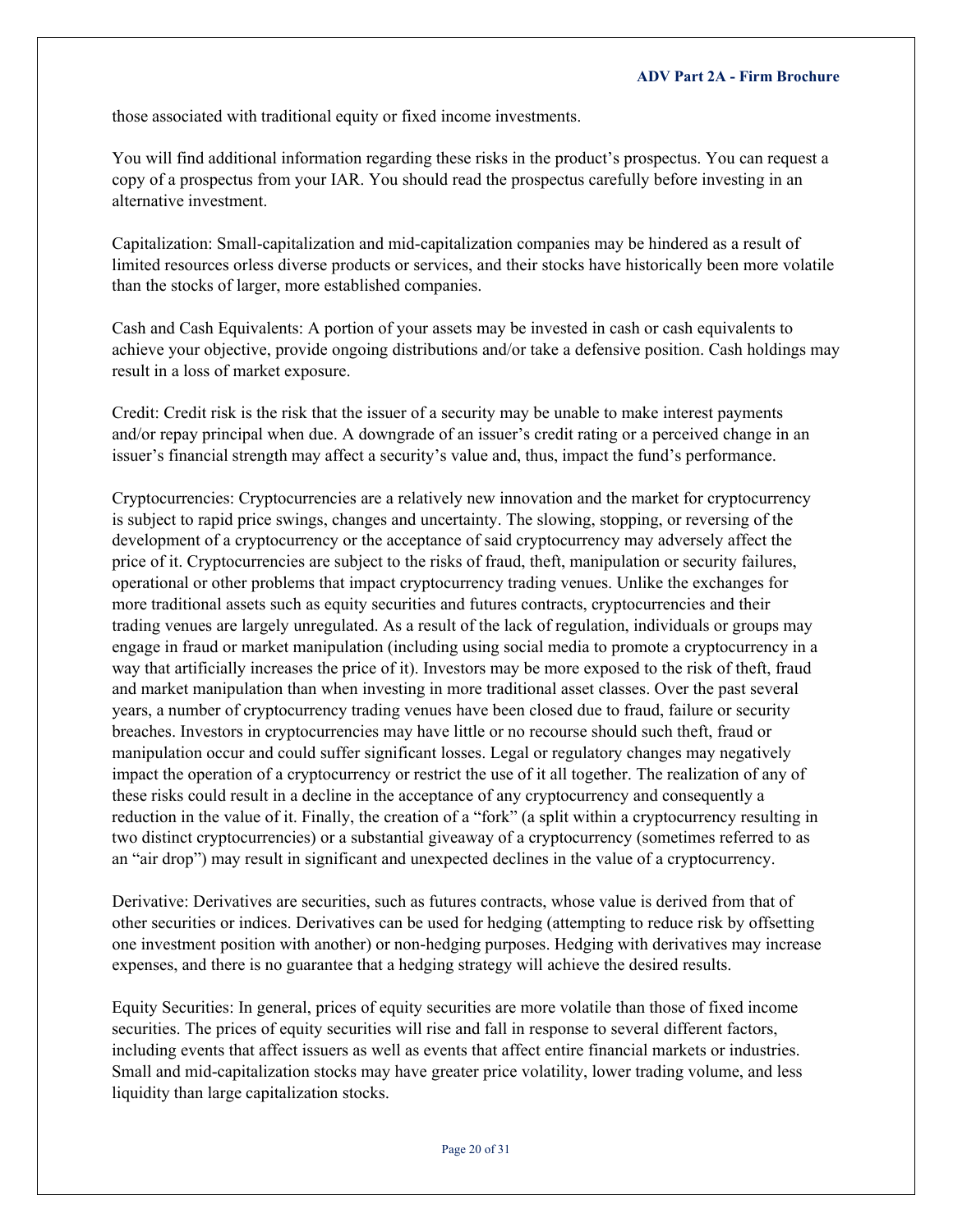Exchange-Traded Funds: ETFs face market-trading risks, including the potential lack of an active market for shares, losses from trading in the secondary markets and disruption in the creation/redemption process of the ETF. Any of these factors may lead to the fund's shares trading at either a premium or a discount to its "net asset value."

Fixed Income Securities: The return and principal value of bonds fluctuate with changes in market conditions. Fixed income securities have interest rate risk and credit risk. As interest rates rise, existing bond prices fall and can cause the value of an investment to decline. Changes in interest rates generally have a greater effect on bonds with longer maturities than those with shorter maturities. If bonds are not held to maturity, they can be worth more or less than their original value. Credit risk refers to the possibility that the issuer of a bond will not be able to make principal and/or interest payments. High yield bonds, also known as "junk bonds", carry higher risk of loss of principal and income than higher rated investment grade bonds.

Foreign Securities and Currency: Investments in international and emerging-market securities include exposure to risks such as currency fluctuations, foreign taxes and regulations, the potential for illiquid markets, political instability, and to the possibility of the complete loss of the underlying value ofthe security and/or currency.

Interest Rate: In a rising rate environment, the value of fixed-income securities generally declines,and the value of equity securities may be adversely affected.

Market: Even a long-term investment approach cannot guarantee a profit. Economic, political, and issuerspecific events will cause the value of securities to rise or fall. Because the value of investment portfolios will fluctuate, there is the risk that you will lose money, and your investment may be worth less upon liquidation.

Mutual Funds: Mutual funds may invest in different types of securities, such as value or growth stocks, real estate investment trusts, corporate bonds, or U.S. government bonds. There are risks associated with each asset class. An investment in a money market fund is not insured or guaranteed by the Federal Deposit Insurance Corporation or any other government agency. Although money market funds seek to preserve the value ofyour investment, it is possible to lose money by investing in the fund. Redemption is at the current net asset value, which may be less than the original cost. Aggressive growth funds are most suitable for investors willing to accept price per share volatility since many companies that demonstrate high growth potential can also be high risk. Income from tax-free mutual funds may be subject to local, state and/or the alternative minimum tax. Because each mutual fund owns different types of investments, performance will be affected by a varietyof factors. The value of your investment in a mutual fund will vary from day to day as the values of the underlying investments in a fund vary. Such variations generally reflect changes in interest rates, market conditions, and other company and economic news. Their risks may become magnified depending on howmuch a fund invests or uses certain strategies. You will find additional information regarding these risks in the prospectus for each individual mutualfund held in your account. You can request a copy of a prospectus from your IAR or by contacting theinvestment company directly.

Options: Options on securities may be subject to greater fluctuations in value than an investment in the underlying securities. Purchasing and writing put and call options are highly specialized activities and entail greater than ordinary investment risks.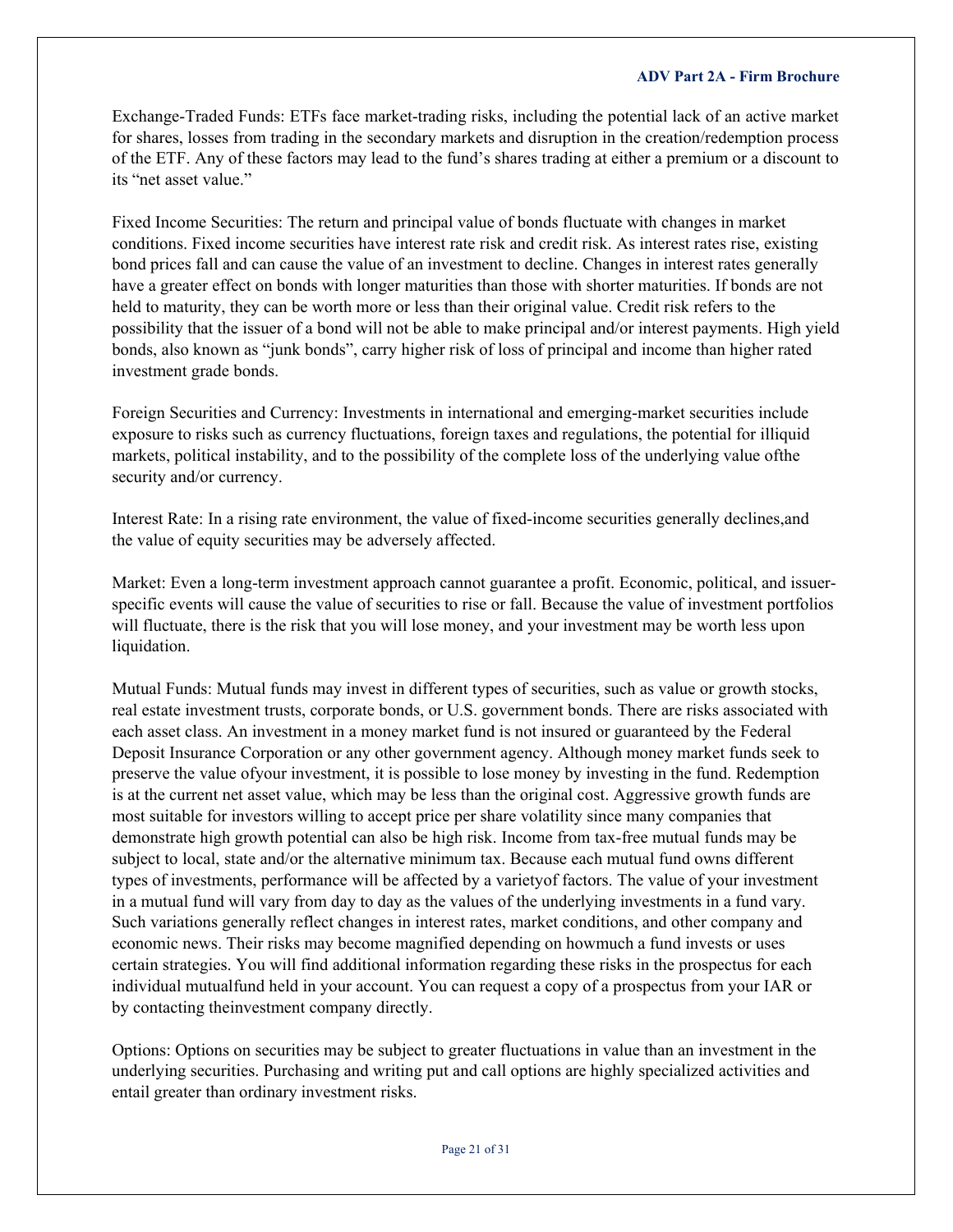Performance of Underlying Managers: We select the mutual funds and ETFs in the asset allocation models. However, TCM depends on the Manager of such funds to select individual investments in accordance with their stated investment strategy.

Securities Lending: Securities lending involves the risk that the fund loses money because the borrower fails to return the securities in a timely manner or at all. The fund could also lose money if thevalue of the collateral provided for loaned securities, or the value of the investments made with the cash collateral, falls. These events could also trigger adverse tax consequences for the fund.

## <span id="page-21-0"></span>**ITEM 9: DISCIPLINARY INFORMATION**

TCM does not have any legal, financial or other disciplinary items to report. Your IAR will provide you with Form 2B that is specific to their individual disciplinary record. More information may be found by visiting [www.FINRA.org o](http://www.finra.org/)r [www.SEC.gov.](http://www.sec.gov/)

- Triumph Capital Management's CRD number is: 282814
- Triumph Capital Management's SEC number is: 801-107312

## <span id="page-21-1"></span>**ITEM 10: OTHER FINANCIAL INDUSTRY ACTIVITIES AND AFFILIATIONS**

### **Insurance**

TCM's IARs may act as agents appointed with various life, disability, or other insurance companies, and may receive commissions, trails, or other compensation from the respective product sponsors as a result of effecting insurance transactions for clients. Insurance business is monitored and processed through Triumph Capital, LLC or other approved third-party agencies. Clients should note that they are under no obligation to purchase any insurance products through TCM or its IARs. Please note that IARs typically spend less than 10% of their time on business relating to insurance. Please review your IAR's ADV Form 2B to verify their specific insurance activities.

## **Outside Business Activity**

IARs of TCM may have Outside Business Activities ("OBA"). The OBAs of your IAR are fully described and disclosed on his/her ADV Form 2B. OBAs can present a material conflict of interest because your IAR may have an incentive to spend more time on their outside business activity than focusing on your advisory relationship. TCM monitors and approves OBAs to help reduce this conflict ofinterest.

You can find more information regarding your IAR's outside business activity by visiting FINRA Broker Check: [www.finra.org](http://www.finra.org/)

If you would like to receive a copy of your IAR's most recent ADV Form 2B, please contact our Chief Compliance Officer, Brandon Drespling.

## **Other Potential Conflicts of Interest**

As a fiduciary, TCM and all IARs have an affirmative duty of care, loyalty, honesty, and good faith to act in the best interests of its clients. With this duty, TCM and all IARs can achieve this obligation by trying to avoid conflicts of interest and by fully disclosing all material facts concerning any conflict that does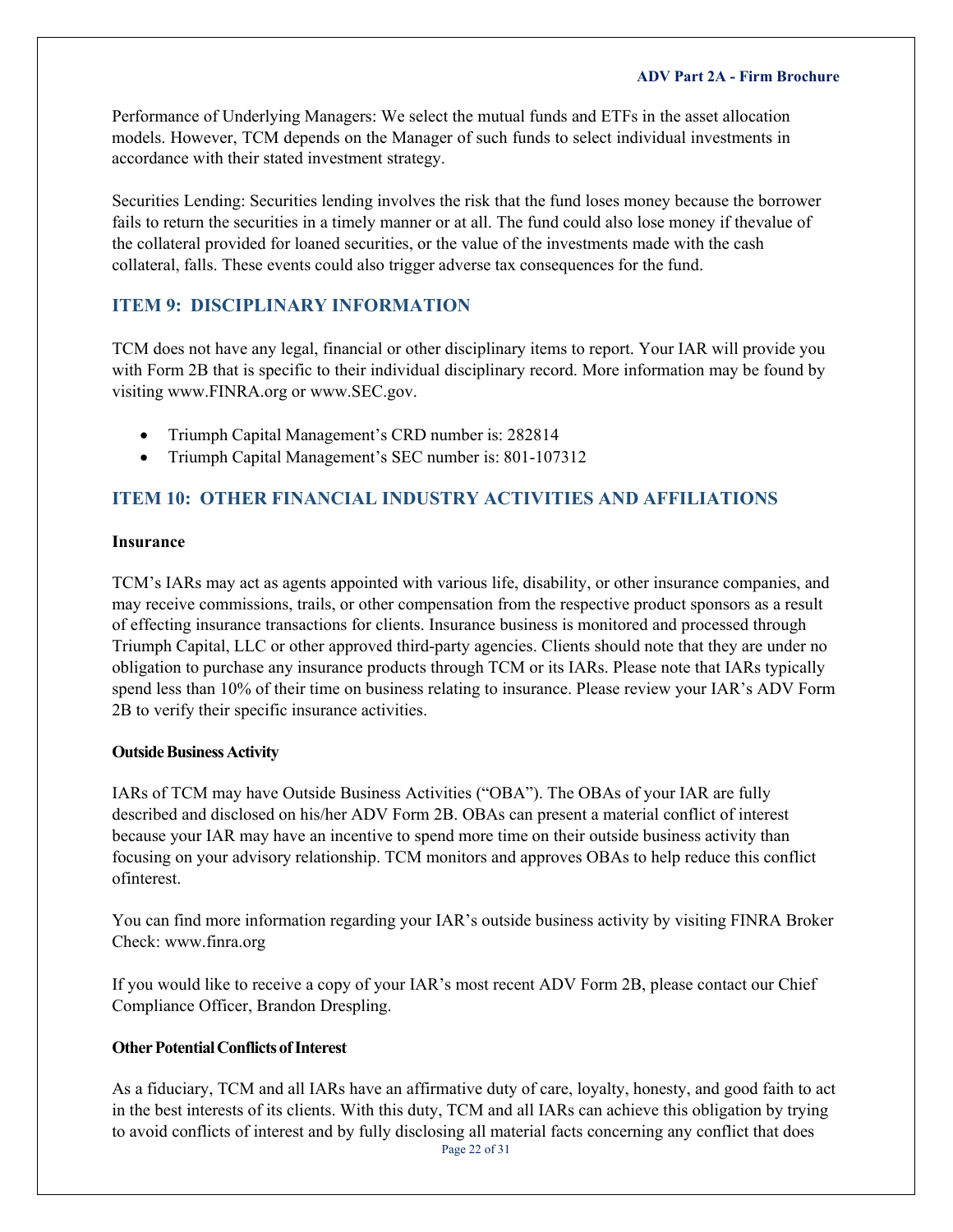arise with respect to any client. A conflict of interest occurs when an IAR's private interests are inconsistent with the interests of TCM's clients and/or his/her service to the firm. Additionally, IARs must try to avoid situations that have even the appearance of conflict or impropriety.

Conflicts of interest may arise where TCM or its IARs have reason to favor the interests of one client over another client (e.g., larger accounts over smaller accounts, accounts in which employees have made material personal investments, accounts of close friends or relatives). TCM prohibits inappropriate favoritism of one client over another client that would constitute a breach of fiduciary duty.

TCM prohibits IARs from using knowledge about pending or currently considered securities transactions for clients to profit personally, directly or indirectly, as a result of such transactions, including purchasing or selling such securities.

Mr. Brandon Drespling and Mr. Derek Eichenwald are both principals of TCM. Mr. Drespling is supervised by Mr. Eichenwald and Mr. Eichenwald is supervised by Mr. Drespling. Mr.Drespling and Mr. Eichenwald manage client assets as co-managers. This can be deemed a potential conflict of interest. Both Mr. Drespling and Mr. Eichenwald are additionally monitored by the Compliance Department. If you have any questions regarding the supervision of Mr. Drespling or Mr. Eichenwald, please contact Mr. Drespling and Mr. Eichenwald prior to engaging in advisory services withTCM.

## <span id="page-22-0"></span>**ITEM 11: CODE OF ETHICS, PARTICIPATION OR INTEREST IN CLIENT TRANSACTIONS, AND PERSONAL TRADING**

TCM and persons associated with TCM are allowed to invest for their own accounts or to have a financial interest in the same securities or other investments that TCM recommends or acquires for your account and may engage in transactions that are the same as or different than transactions recommended to or made for your account. This creates a conflict of interest. TCM recognizes the fiduciary responsibility to place your interests first and has established policies in this regard to avoid or mitigate any conflicts of interest.

TCM has developed and implemented a Code of Ethics that sets forth standards of conduct expected of our advisory personnel to mitigate this conflict of interest. The Code of Ethics addresses, among other things, personal trading, gifts, the prohibition against the use of inside information, and other situations where there is a possibility for conflicts of interest.

The Code of Ethics is designed to protect our clients by deterring misconduct, educating personnel regarding the firm's expectations and laws governing their conduct, reminding personnel that they are in a position of trust and must act with complete propriety at all times, protecting the reputation of TCM, guarding against violation of the securities laws, and establishing procedures for personnel to follow so that TCM may determine whether its personnel are complying with the firm's ethical principles.

TCM has established the following restrictions in order to ensure our firm's fiduciary responsibilities:

A director, officer, or employee of TCM shall not buy or sell any securities for their personal portfolio(s) where their decision is substantially derived, in whole or in part, by reason of his or her employment unless the information is also available to the investing public on reasonable inquiry. No director, officer, or employee of TCM shall prefer his or her own interest to that of the advisory client.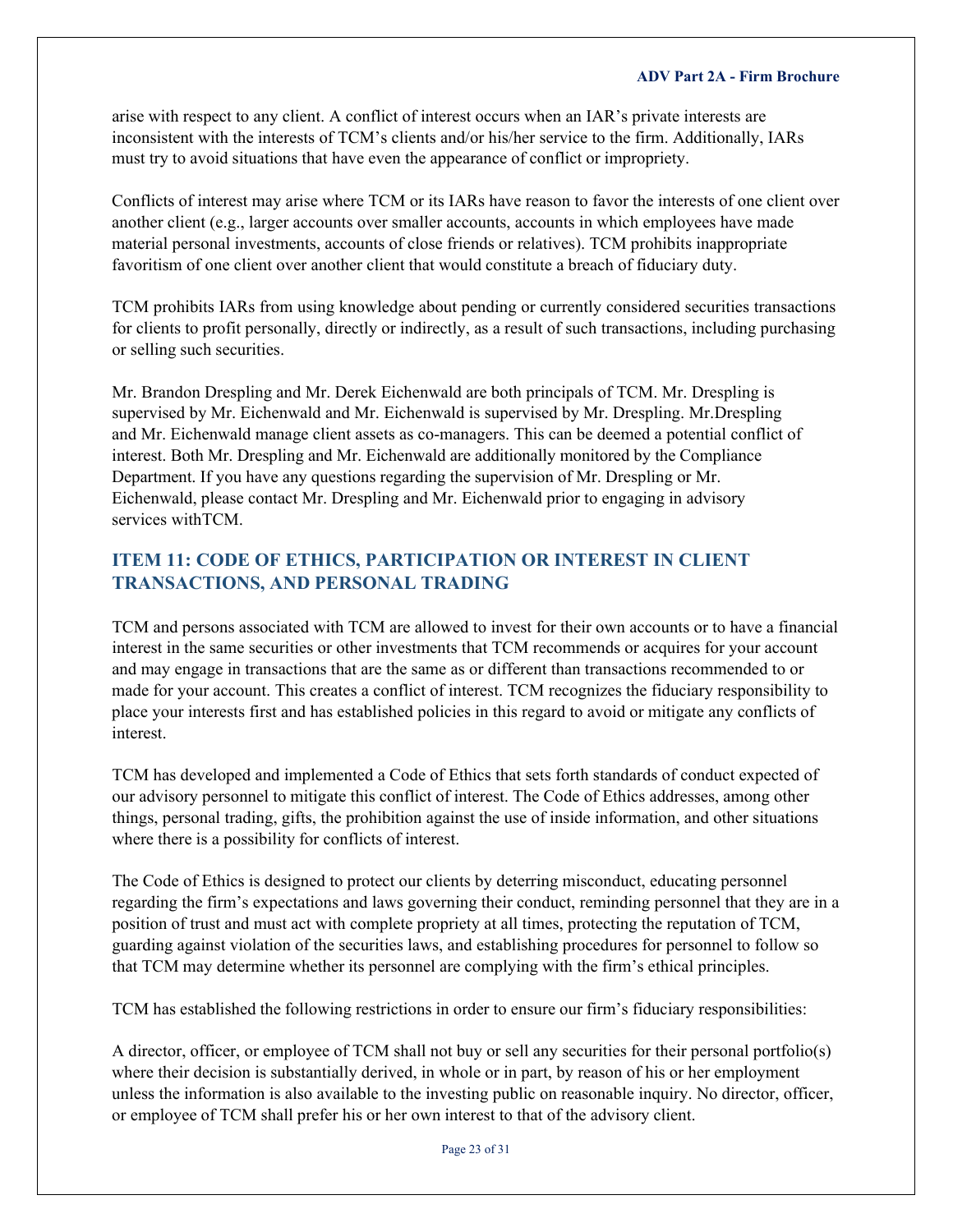- TCM maintains a list of all securities holdings and anyone associated with this advisory practice with access to advisory recommendations. These holdings are reviewed on a regular basis by an appropriate officer/individual of TCM.
- TCM emphasizes the unrestricted right of the client to decline to implement any advice rendered, except in situations where we are granted discretionary authority of the client's account.
- TCM emphasizes the unrestricted right of the client to select and choose any broker-dealer (except in situations where TCM is granted discretionary authority) he or she wishes.
- TCM prohibits the use of leveraged and inverse ETFs and ETNs in client accounts.
- TCM prohibits the use of cross trades in client accounts.
- TCM requires that all individuals must act in accordance with all applicable Federal and State regulations governing registered investment advisory practices.

Any individual not in observance of the above may be subject to termination. You may request a complete copy of our Code by contacting us.

## <span id="page-23-0"></span>**ITEM 12: BROKERAGE PRACTICES**

TCM does not receive client referrals from broker-dealers in exchange for cash or other compensation, such as brokerage services or research.

## **TDAmeritrade InstitutionalProgram**

TCM seeks to recommend a custodian/broker who will hold your assets and execute transactions on terms that are overall advantageous when compared to other available providers and their services.

With this consideration, TCM participates primarily in the TD Ameritrade Institutional program. TD Ameritrade Institutional is a division of TD Ameritrade, Inc. ("TD Ameritrade") member FINRA/SIPC. TD Ameritrade is an independent and unaffiliated SEC-registered broker-dealer. TD Ameritrade offers to independent investment advisors services that include custody of securities, trade execution, clearance, and settlement of transactions. TCM may receive certain additional economic benefits ("Additional Services") that may or may not be offered to any other independent investment advisors participating in the program. TD Ameritrade provides the Additional Services to an advisor in its sole discretion and at its own expense, and an advisor does not pay any fees to TD Ameritrade for the Additional Services. An advisor and TD Ameritrade have entered into a separate agreement ("Additional Services Addendum") to govern the terms of the provision of the Additional Services.

There is no direct link between our participation in the program, and the investment advice TCM gives to our clients, although we receive economic benefits through our participation in the program that are typically not available to any other independent investment advisors participating in the program. These benefits include the following products and services (provided without cost or at a discount): receipt of duplicate client statements and confirmations; research related products and tools; consulting services; access to a trading desk serving advisor participants; access to block trading (which provides the ability to aggregate securities transactions for execution and then allocate the appropriate shares to client accounts); the ability to have advisory fees deducted directly from client accounts; access to an electronic communications network for client order entry and account information; access to mutual funds with no transaction fees and to certain institutional money managers; discounts on compliance, marketing, research, technology, and practice management products or services provided to us by third party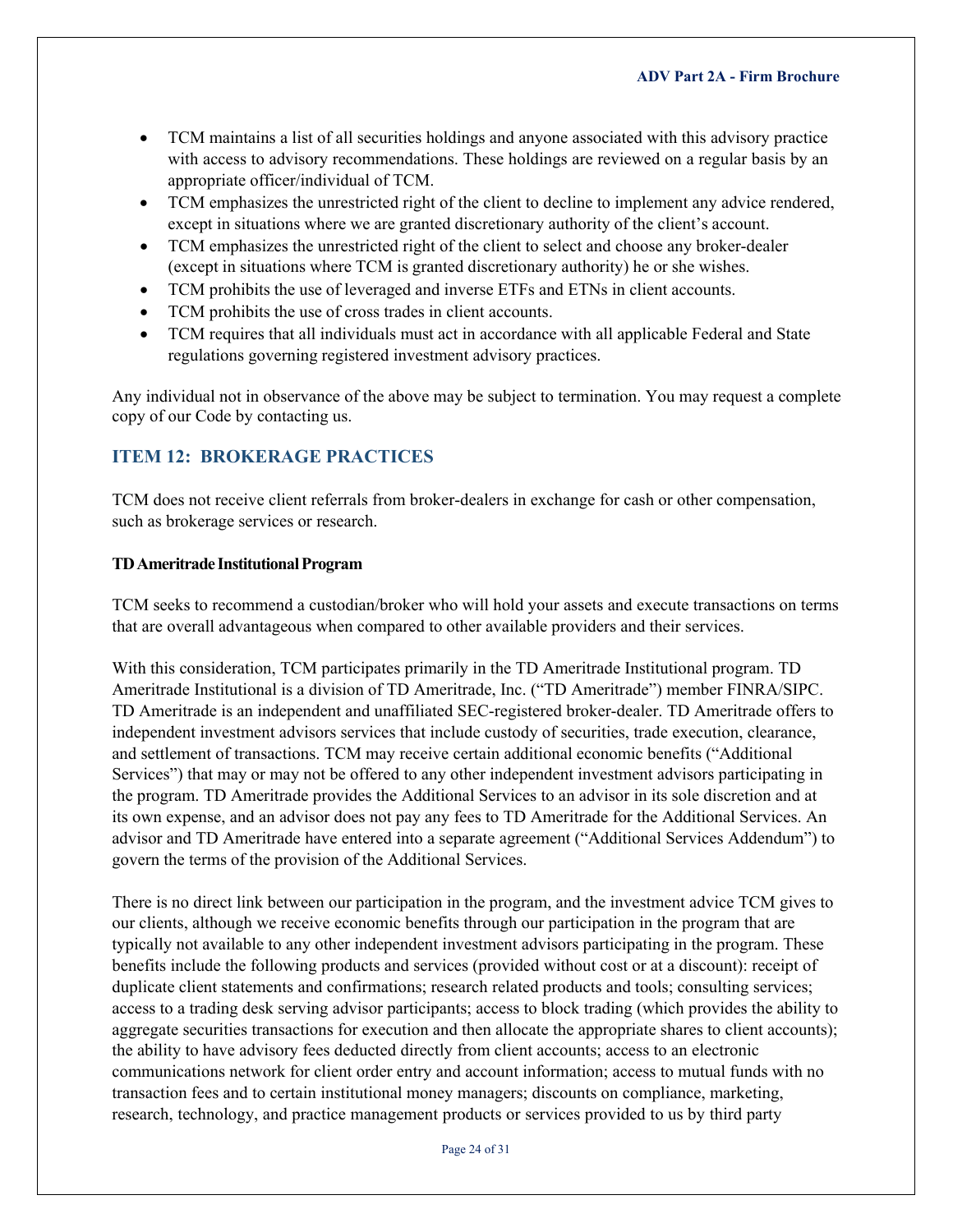vendors. TD Ameritrade may also have paid for business consulting and professional services received by some of our related persons. Some of the products and services made available by TD Ameritrade through the program may benefit us but may not benefit your account. These products or services may assist us in managing and administering your account, including accounts not maintained at TD Ameritrade. Other services made available by TD Ameritrade are intended to help us manage and further develop our business enterprise. The benefits received by TCM or our personnel through participation in the program do not depend on the amount of brokerage transactions directed to TD Ameritrade. As part of our fiduciary duties to clients, TCM endeavors always to put the interests of our clients first. You should be aware, however, that the receipt of economic benefits by TCM or our related persons in and of itself creates a conflict of interest and may indirectly influence our choice of TD Ameritrade for custody and brokerage services.

Our receipt of Additional Services raises a conflict of interest. In providing Additional Services to us, TD Ameritrade most-likely considers the amount and profitability to TD Ameritrade of the assets in, and trades placed for, our client accounts maintained with TD Ameritrade. TD Ameritrade has the right to terminate the Additional Services Addendum with TCM, in its sole discretion, provided certain conditions are met. Consequently, in order to continue to obtain the Additional Services from TD Ameritrade, TCM has an incentive to recommend to its clients that the assets under management by TCM be held in custody with TD Ameritrade and to place transactions for client accounts with TD Ameritrade. TCM's receipt of Additional Services does not diminish our duty to act in the best interests of our clients, including seeking best execution of trades for client accounts.

In the event you request us to recommend a custodian/broker for execution and/or custodial services, TCM generally recommends your account to be maintained at TD Ameritrade. TCM may recommend that you establish accounts with TD Ameritrade to maintain custody of your assets and to effect trades for your accounts. You are under no obligation to act upon any recommendations, and if you elect to act upon any recommendations, you are under no obligation to place the transactions through any broker/dealer TCM recommends. Our recommendation is generally based on the broker's cost and fees, skills, reputation, dependability, and compatibility with the client. You may be able to obtain lower commissions and fees from other brokers, and the value of products, research, and services given to us is not a factor in determining the selection of broker/dealer or the reasonableness of their commissions.

TCM does not select or recommend a custodian/broker based upon receiving client referrals from a custodian/broker or third party. TCM does not routinely recommend, request, or require that you direct us to execute transactions through a specified custodian/broker. Additionally, TCM typically does not permit you to direct brokerage.

We place trades for your account subject to our duty to seek best execution and other fiduciary duties. TCM may use a custodian/broker other than your custodian to execute trades for your account. The practice of using other custodian/broker may result in additional costs to you so that we are more likely to place trades through your custodian rather than through another custodian/broker. Your custodian's execution quality may be different than another custodian/broker.

TCM will aggregate trades for ourselves or our associated persons with your trades, providing that the following conditions are met:

• Our policy for the aggregation of transactions shall be fully disclosed separately to our existing clients (if any) and the custodian/broker(s) through which such transactions will be placed;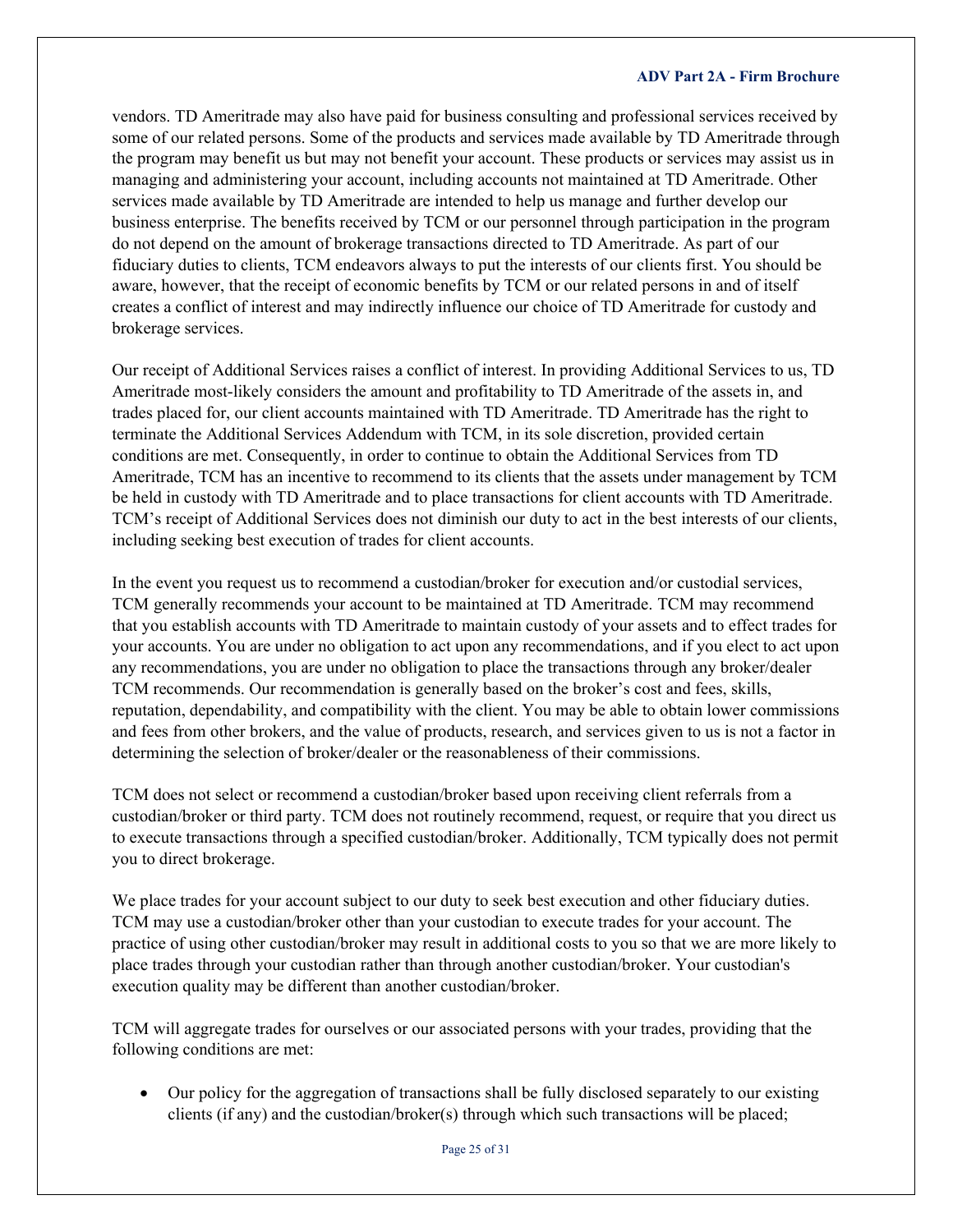- TCM will not aggregate transactions unless we believe that aggregation is consistent with our duty to seek the best execution (which includes the duty to seek the best price) for you and is consistent with the terms of our investment advisory agreement with you for which trades are being aggregated.
- No advisory client will be favored over any other client; each client that participates in an aggregated order will participate at the average share price for all our transactions in a given security on a given business day, with transaction costs based on each client's participation in the transaction;
- If the aggregated order is filled in its entirety, it will be allocated among clients in accordance with the intended allocation;
- Notwithstanding the foregoing, the order may be allocated on a different basis if all client accounts receive fair and equitable treatment and the reason for difference of allocation is explained in writing and is reviewed by our CCO. Our books and records will separately reflect, for each client account, the orders of which aggregated, the securities held by, and bought for that account.
- TCM will receive no additional compensation or remuneration of any kind as a result of the proposed aggregation; and
- Individual advice and treatment will be accorded to each advisory client.

As a matter of policy and practice, we do not utilize research, research-related products, or other services obtained from custodian/broker(s) or third parties on a soft-dollar commission basis.

## **TradeErrors**

TCM has implemented procedures designed to prevent trade errors; however, trade errors in client accounts cannot always be avoided. Consistent with our fiduciary duty, it is our policy to correct trade errors in a manner that is in the best interest of our clients. In cases where a client causes the trading error, the client will be responsible for any loss resulting from the correction. Depending on the specific circumstances of the trading error, the client may not be able to receive any gains generated as a result of the error correction. In all situations where the client does not cause the trading error, the client will be made whole, and TCM will absorb any loss resulting from the trading error if the error was caused by our firm. If the error is caused by the custodian/broker, the custodian/broker will be responsible for covering all trade error costs.

## <span id="page-25-0"></span>**ITEM 13: REVIEW OF ACCOUNT**

The underlying securities within the investment supervisory services are regularly monitored. These reviews will be made by your IAR and are reviewed by the supervisor in charge. An annual review is usually conducted in person or by telephone.

The purpose of all reviews is to ensure that the investment plan continues to be implemented in a manner which matches the client's goals, objectives, and overall risk tolerance. More frequent reviews may be triggered by material changes in variables such as your individual circumstances, or the market, political, or economic environment. You are urged to notify us of any changes in your personal circumstances.

## **Statements and Reports**

You are urged to compare the reports provided by TCM against the account statements you receive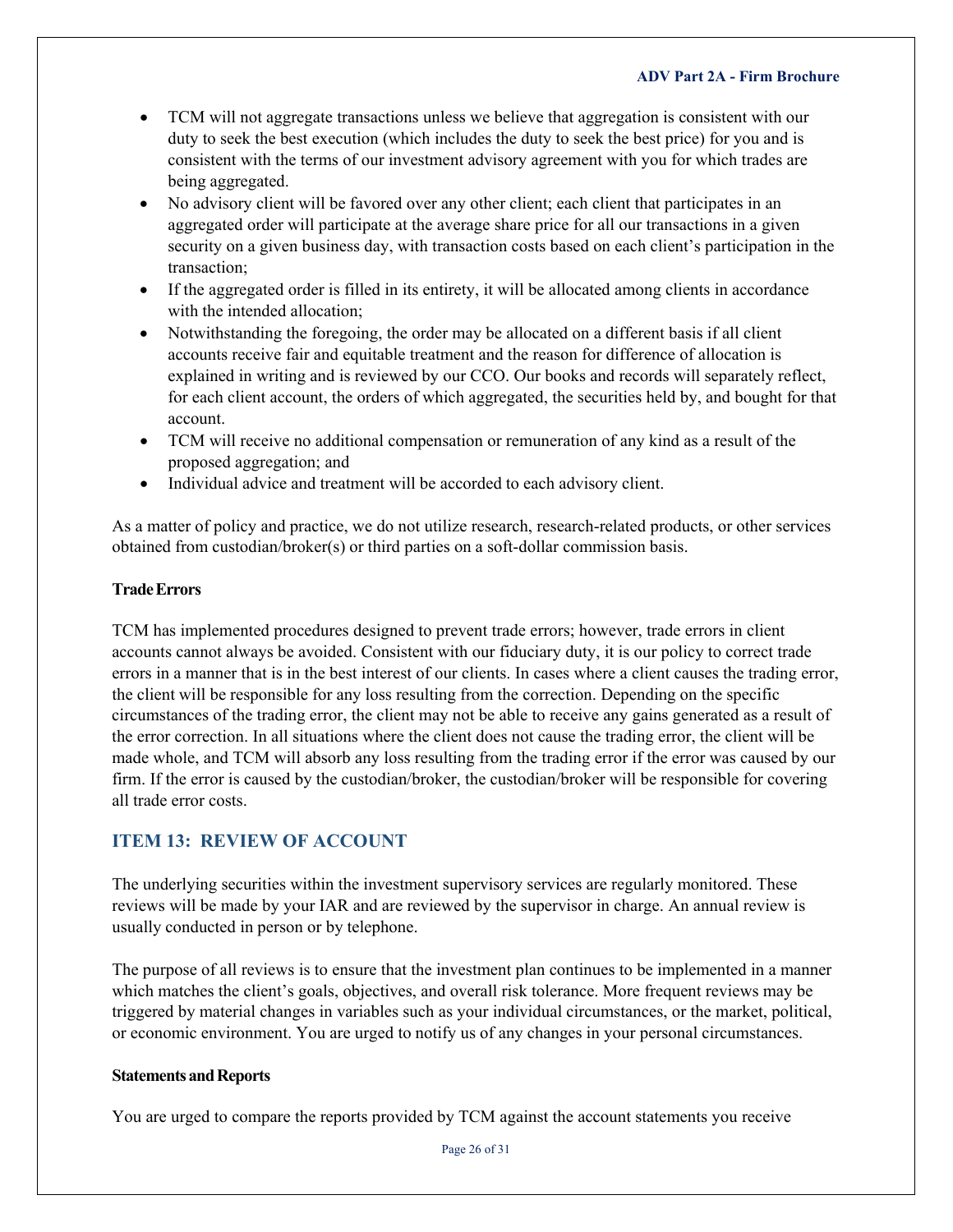directly from your account custodian. TCM will have the ability to provide clients with performance/position summary reports upon request. Reports may also be provided at every client meeting.

The custodian/broker for the individual client's account will also provide clients with an account statement at least quarterly.

## <span id="page-26-0"></span>**ITEM 14: CLIENT REFERRALS AND OTHER COMPENSATION**

The IARs of TCM receive a portion of the wrap fee paid by you for participation in the program. In addition, your IAR could also be licensed to offer insurance products and will receive customary commissions for the sale of such products should a client decide to make the purchase or sale through the TCM IAR which are not covered by the wrap fee program. When selling products, a conflict of interest exists. This is due to the commission payment or fee structure associated with the insurance business. Your IAR may have an incentive to affect an insurance transaction for the purpose of generating compensationrather than basing their recommendations solely on your needs. TCM mitigates this conflict by monitoring its IAR's outside business activities and their overall recommendations to you.

These products and other investments may be linked to your account statement. These investments are not a part of our wrap program and are excluded from the fee you pay unless included in our Managed by TCM at Security Benefit program, TTAMP program, Alternative Management program, or Variable Product Advisory Management program.

As disclosed under Brokerage Practices, TCM participates primarily in TD Ameritrade's Institutional customer program, and TCM may recommend TD Ameritrade to you for custody and brokerage services. There is no direct link between our participation in the program, and the investment advice TCM gives to our clients, although TCM receives economic benefits through our participation in the program that are typically not available to any other independent investment advisors participating in the program. These benefits include the following products and services (provided without cost or at a discount): receipt of duplicate client statements and confirmations; research related products and tools; consulting services; access to a trading desk serving advisor participants; access to block trading (which provides the ability toaggregate securities transactions for execution and then allocate the appropriate shares to client accounts);the ability to have advisory fees deducted directly from client accounts; access to an electronic communications network for client order entry and account information; access to mutual funds with no transaction fees and to certain institutional money managers; and discounts on compliance, marketing, research, technology, and practice management products or services provided to us by third party vendors. TD Ameritrade may also have paid for business consulting and professional services received bysome of our related persons. Some of the products and services made available by TD Ameritrade throughthe program may benefit us but may not benefit your account. These products or services may assist us in managing and administering your account, including accounts not maintained at TD Ameritrade. Other services made available by TD Ameritrade are intended to help us manage and further develop our business enterprise. The benefits received by TCM or our personnel through participation in the program does not depend on the amount of brokerage transactions directed to TD Ameritrade. As part of our fiduciary duties to clients, TCM always endeavors to put the interests of our clients first. You should be aware, however, that the receipt of economic benefits by TCM or our related persons in and of itself creates a conflict of interest and may indirectly influence our choice of TD Ameritrade for custody and brokerage services.

Page 27 of 31 Because the amount of our compensation or the products or services we receive may vary depending on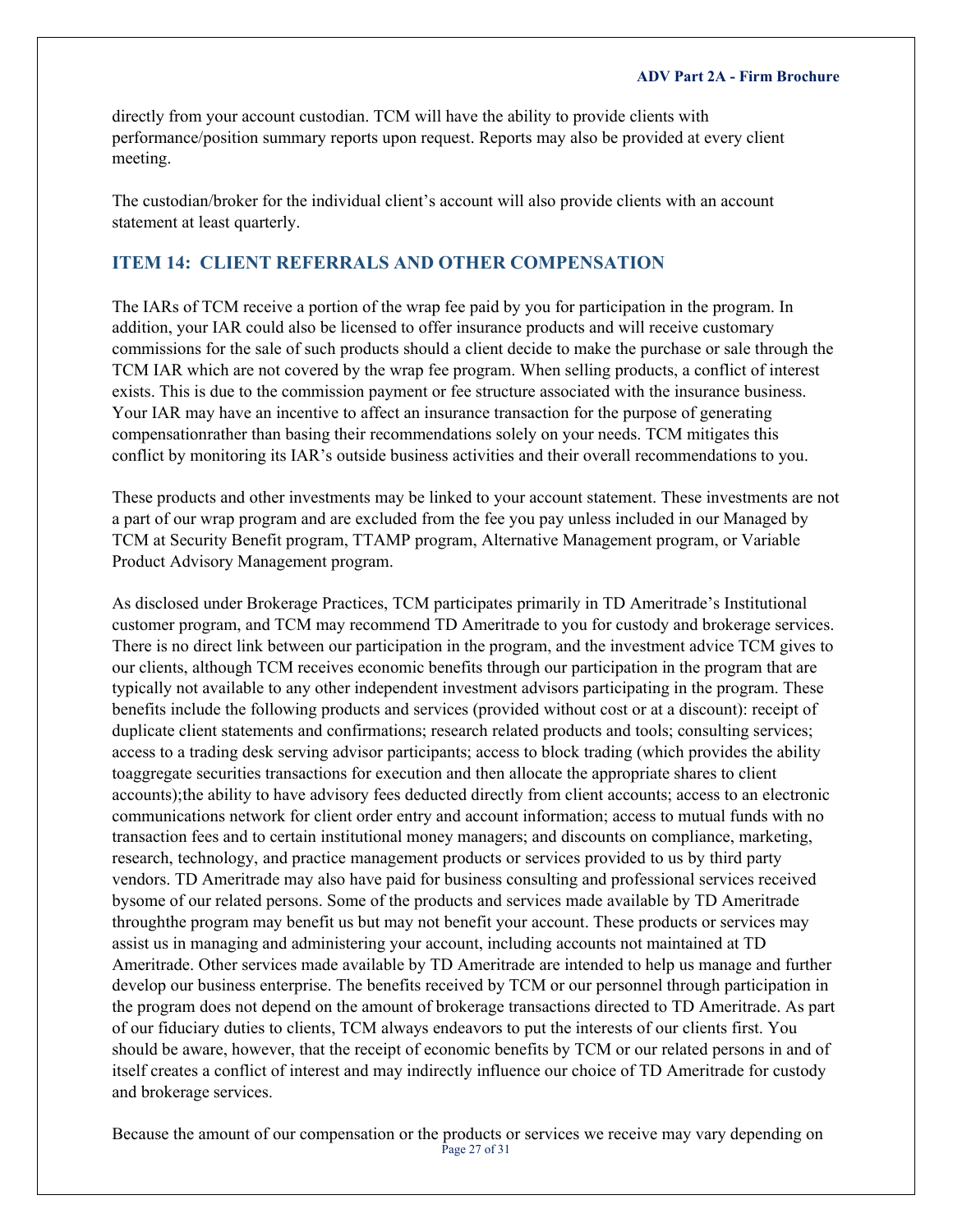the custodian/broker we recommend being used by our clients; TCM has a conflict of interest in making that recommendation. Our recommendation of specific custodian/broker may be based in part onthe economic benefit to us and not solely on the nature, cost or quality of custody and brokerage services provided to you and our other clients. We nonetheless always strive to act in your best interest.

From time to time, TCM may receive expense reimbursement for travel and/or marketing expenses from distributors of investment and/or insurance products. Travel expense reimbursements are typically a result of attendance at due diligence and/or investment training events hosted by product sponsors. Marketingexpense reimbursements are typically the result of informal expense sharing arrangements in which product sponsors may underwrite costs incurred for marketing such as advertising, publishing and seminar expenses. Although receipt of these travel and marketing expense reimbursements are not predicated upon specific sales quotas, the product sponsor reimbursements are typically made by those sponsors for whom sales have been made or anticipated sales that will be made.

#### **OutsideCompensation**

TCM may enter into written referral agreements with third parties by which the third party may, from time to time, refer clients that may establish accounts and enter advisory relationships with us. In such circumstances, TCM agrees to pay the third party a referral fee equal to a percentage of fees received by us from the referred client. The referral fee may be split between third parties who have jointly participated in referring a client to TCM. TCM makes disclosure of such referral arrangement, if any, to the client before entering into an advisory agreement. All referral agreements are governed by Rule 206(4)-3 under the Investment Advisers Act of 1940.

TCM only refers clients to professionals TCM believes are competent and qualified in their field, but it is ultimately the client's responsibility to evaluate the provider, and it is solely the client's decision whether to engage a recommended firm. Clients are under no obligation to purchase any products or services through these professionals, and TCM has no control over the services provided by another firm. Clients who chose to engage these professionals will sign a separate agreement with the other firm. Fees charged by the other firm are separate from and in addition to fees charged by TCM.

If the client desires, TCM will work with these professionals or the client's other advisers (such as an accountant or attorney) to help ensure that the provider understands the client's investments and to coordinate services for the client. TCM will never share information with an unaffiliated professional unless first authorized by the client.

### <span id="page-27-0"></span>**ITEM 15: CUSTODY**

Custody, as it applies to investment advisors, has been defined by regulators as having access or control over client funds and/or securities. In other words, custody is not limited to physically holding client funds and securities. If an investment advisor can access or control client funds or securities, the investment advisor is deemed to have custody and must ensure proper procedures are implemented.

TCM does not have the authority to deduct fees directly from client accounts and therefore does not have custody of client funds and securities. When fees are deducted from an account, TCM is responsible for calculating the fees and delivering instructions to the custodian. The custodian is then responsible for deducting the fees from client accounts.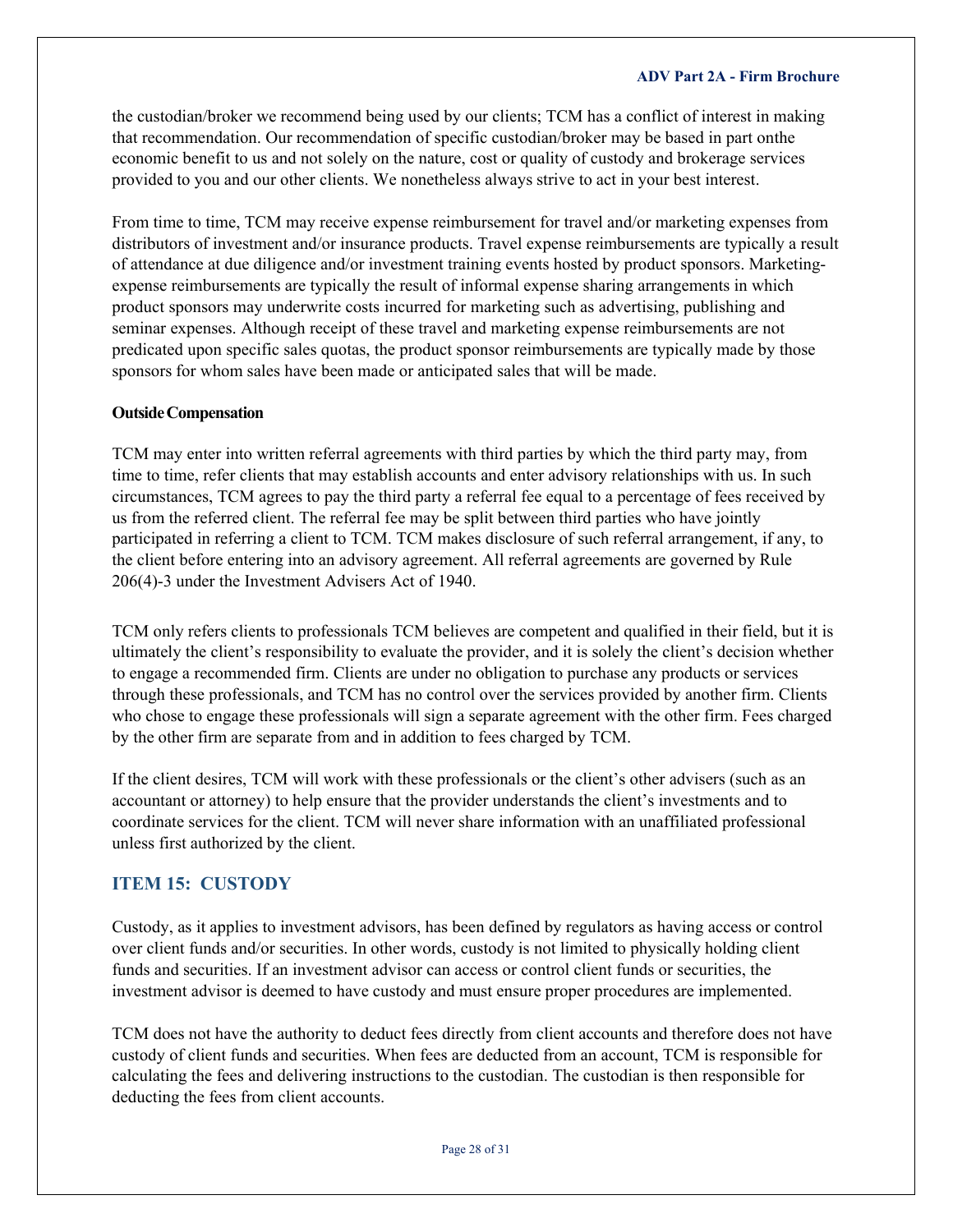TCM does not have the authority to open an account on behalf of clients, has no authority to designate or change the client's address of record with the qualified custodian, and does not maintain standing letters of authorization with third parties and therefore does not have custody of client funds and securities.

## <span id="page-28-0"></span>**ITEM 16: INVESTMENT DISCRETION**

Prior to engaging TCM to provide investment advisory services, you will enter into a written agreement with us granting the firm the authority to supervise and direct, on an ongoing basis, investments in accordance with the client's investment objectives and guidelines. In addition, you will need to execute additional documents required by the custodian so as to authorize and enable TCM, in its sole discretion, without prior consultation with or ratification by you, to purchase, sell, or exchange securities in and for your accounts. TCM is authorized, in our discretion and without prior consultation with you to (1) buy, sell, exchange, and trade any investment company registered under the Investment Company Act of 1940 and (2) determine the amount of securities to be bought or sold and (3) place orders with the custodian. Any limitations on such authority will be communicated by you to us in writing.

The limitations on investment and brokerage discretion held by TCM for you are:

- For discretionary clients, TCM requires that we are provided with authority to determine which securities and the amounts of securities to be bought or sold, as well as the custodian/broker to be used.
- Any limitations on this discretionary authority shall be included in this written authority statement. You may change/amend these limitations as required. Such amendments shall be submitted in writing.

Research products and services received by us from custodian/brokers will be used to provide services to all our clients.

## <span id="page-28-1"></span>**ITEM 17: VOTING PROXIES AND CLIENT SECURITIES**

TCM does not vote proxies under our limited discretionary authority. You are welcome to vote proxies or designate an independent third-party at your own discretion. You designate proxy voting authority in the custodial account documents. You must ensure that proxy materials are sent directly to you or your assigned third party. TCM does not act with respect to any securities or other investments that become the subject of any legal proceedings, with the exception of class action lawsuit for clients who custodian their accounts with TD Ameritrade. When accounts are custodian with TD Ameritrade, TCM has engaged a third-party service provider, Chicago Clearing Corporation ("CCC"), to monitor and file securities claims class action litigation paperwork with claims administrators on behalf of the Firm's clients. When a claim is settled and payments are awarded to TCM clients, it may be necessary to share client information, such as name and account number, with CCC in connection with this service.

TCM does not receive any fees or renumeration in connection with this service nor does it receive any fees from the third-party provider(s). CCC earns a fee based on a flat percentage of fifteen percent of all claims it collects on behalf of TCM clients. This fee is collected and retained by CCC out of the claims paid by the claim administrator. Clients may opt out of this service at any time. If a client opts out, TCM will not advise or take any action on behalf of a client with regard to class action litigation involving investments held in or formerly held in a client's account.